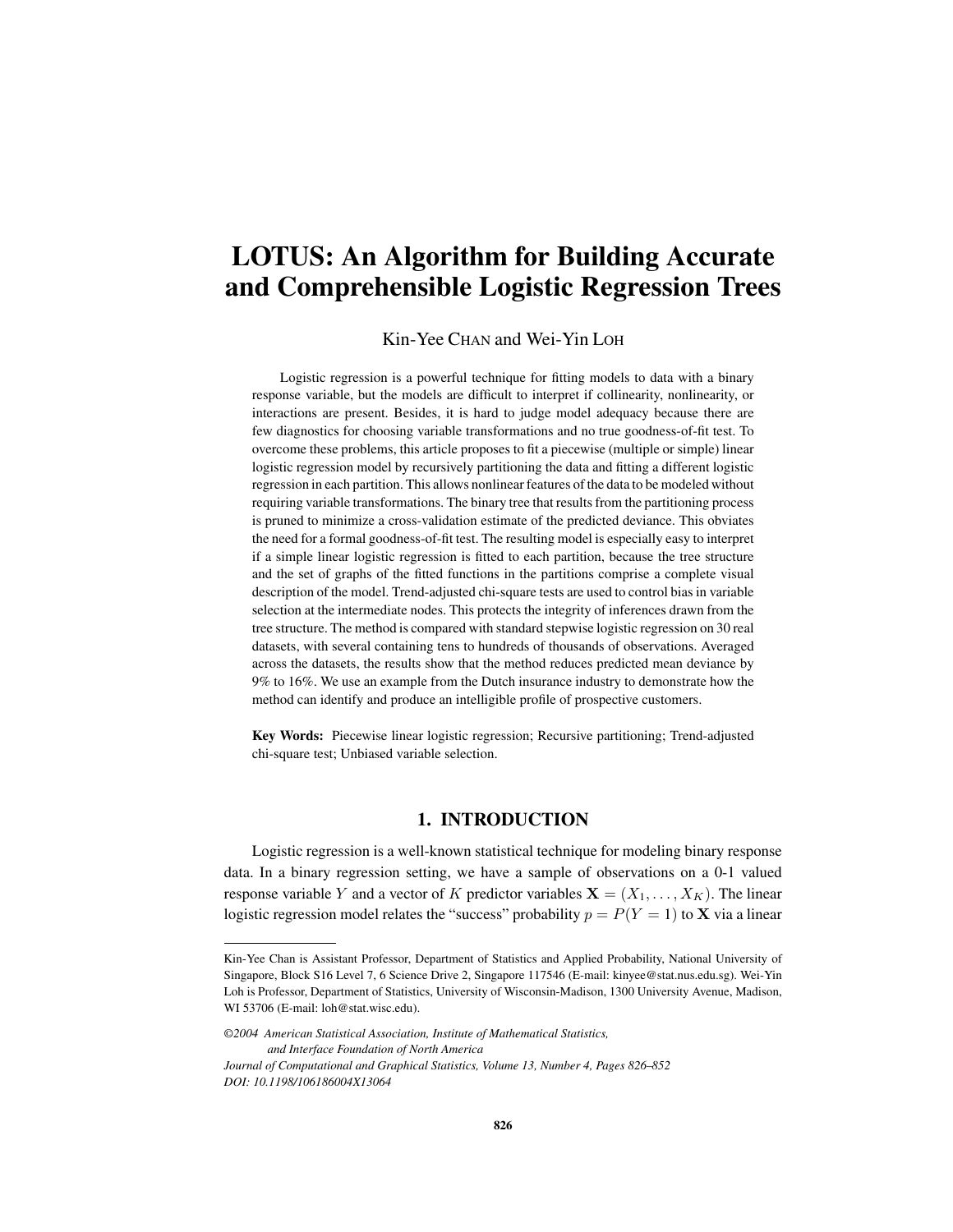| Name   | Values                                             |
|--------|----------------------------------------------------|
| 1ow    | 1 if baby has low birth weight, 0 otherwise        |
| aqe    | age of mother in years                             |
| lwt    | weight of mother (lbs) at last menstrual period    |
| race   | 1 if white, 2 if black, 3 if other                 |
| smoke  | 1 if smoking during pregnancy, 0 otherwise         |
| ptl    | number of previous premature labors                |
| ht.    | 1 if there is history of hypertension, 0 otherwise |
| ui     | 1 if presence of uterine irritability, 0 otherwise |
| $f$ tv | number of physician visits in first trimester      |

Table 1. Variables for Birth Weight Data

predictor  $\eta = \beta_0 + \beta_1 X_1 + \beta_2 X_2 + \cdots + \beta_K X_K$  and the logit link function  $\eta = \text{logit}(p)$  $\log\{p/(1-p)\}\$ . The unknown regression parameters  $\beta_0, \beta_1, \ldots, \beta_K$  are usually estimated by maximum likelihood. Although the model can provide accurate estimates of  $p$ , it has two serious weaknesses: (1) it is hard to determine when a satisfactory model is found, because there are few diagnostic procedures to guide the selection of variable transformations and no true lack-of-fit test, and (2) it is difficult to interpret the coefficients of the fitted model, except in very simple situations.

A good example of the difficulties is provided by the low birth weight dataset of Hosmer and Lemeshow (1989, Appendix 1). The data are from a study to identify the risk factors associated with babies born with low birth weight (defined as less than 2,500 grams). There are 189 women in the data, with 59 giving birth to babies with low birth weight. The variables are listed in Table 1 with  $1ow$  being the  $Y$  variable.

Hosmer and Lemeshow (1989) and Venables and Ripley (1999) used transformations and stepwise variable selection techniques to fit logistic regression models to these data. Their models are displayed in Table 2. Both find the transformed variable  $ptd = I(pt1 >$ 0) to be highly significant, but they differ in other respects. For example, race is included in one but not the other, and similarly for ftv. The smoke variable appears in two places in both models: as a main effect term and an interaction term. Although the main effect of smoke is positive, it is dominated by a negative interaction term in both models. This leads to the implausible conclusion that smoking reduces the probability of low birth weight in some circumstances! The reasons for these difficulties in interpretation are well-known. They are nonlinearity, collinearity, and interactions among the variables and bias in the coefficients due to selective fitting. The latter makes it risky to judge the significance of a variable by its t-statistic.

One way to avoid these problems without sacrificing estimation accuracy is to partition the sample space and fit a linear logistic regression model containing only one or two untransformed variables in each partition. We call this a logistic regression tree model. Figure 1 shows the result for the present data. There are just two partitions, defined by whether or not pt1 is zero (note that this coincides with the definition of the humantransformed variable ptd). One hundred fifty-nine women have ptl value zero and thirty have values greater than zero. A logistic regression model linear in age and lwt is fitted to each partition.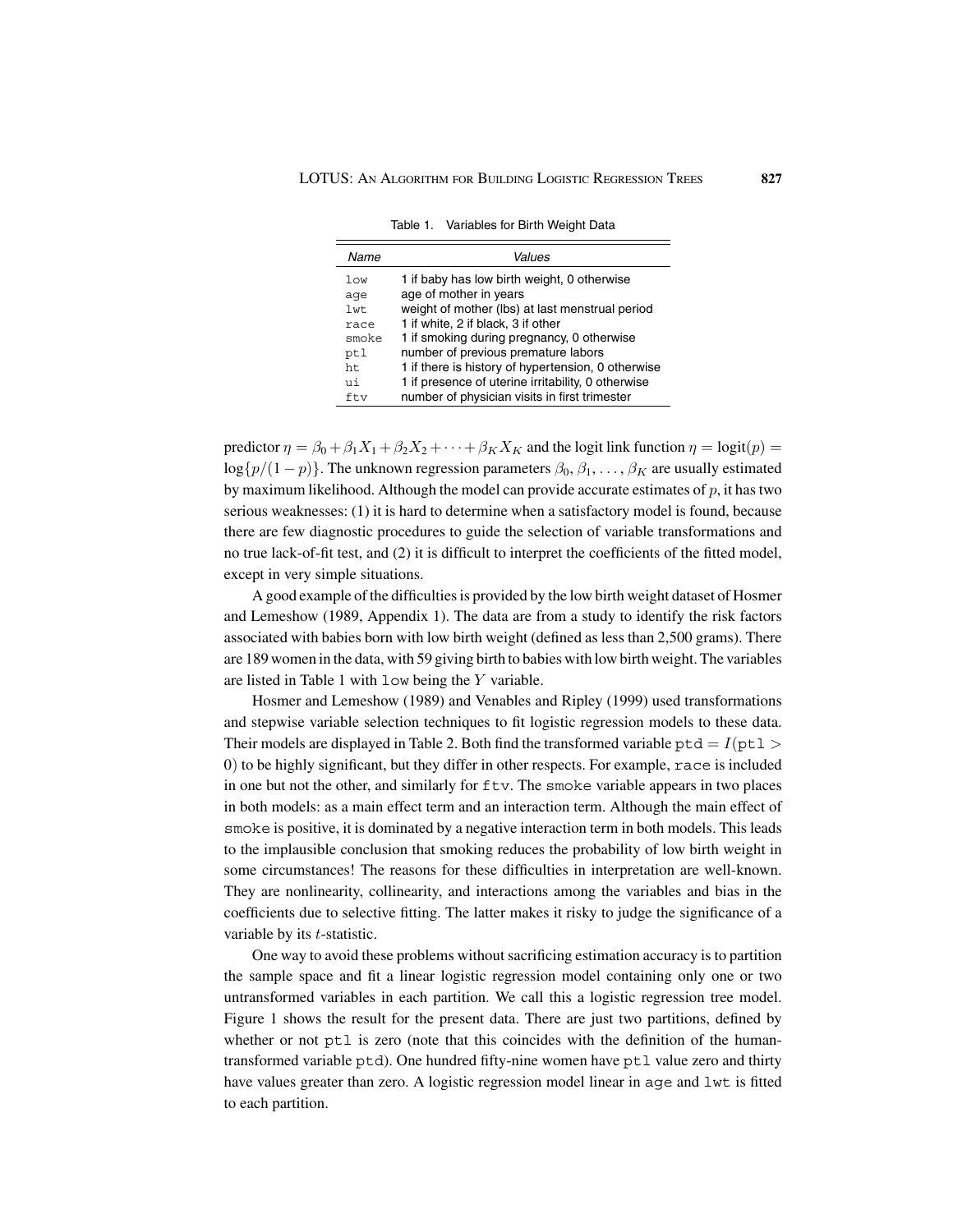| Hosmer and Lemeshow (1989, p. 101) |          |       |         |  | Venables and Ripley (1999, p. 224) |          |       |         |  |
|------------------------------------|----------|-------|---------|--|------------------------------------|----------|-------|---------|--|
| Variable                           | Coeff.   | S.E.  | t value |  | Variable                           | Coeff.   | S.E.  | t value |  |
| Intercept                          | $-.512$  | 1.088 | $-.47$  |  | Intercept                          | $-.583$  | 1.419 | $-.41$  |  |
| aqe                                | $-.084$  | .046  | $-1.84$ |  | aqe                                | .076     | .054  | 1.40    |  |
| lwd                                | $-1.730$ | 1.868 | $-.93$  |  | lwt.                               | $-.020$  | .007  | $-2.73$ |  |
| ptd                                | 1.232    | .471  | 2.61    |  | ptd                                | 1.560    | .500  | 3.15    |  |
| smoke                              | 1.153    | .458  | 2.52    |  | smoke                              | .780     | .419  | 1.86    |  |
| ht.                                | 1.359    | .662  | 2.05    |  | ht                                 | 2.066    | .747  | 2.76    |  |
| ui                                 | .728     | .480  | 1.52    |  | ui                                 | 1.818    | .665  | 2.73    |  |
| race1                              | 1.083    | .519  | 2.09    |  | ftv1                               | 2.921    | 2.279 | 1.28    |  |
| race <sub>2</sub>                  | .760     | .460  | 1.63    |  | $ftv2+$                            | 9.242    | 2.632 | 3.51    |  |
| $aqe \times 1wd$                   | .147     | .083  | 1.78    |  | $a$ ge $\times$ ftv1               | $-.162$  | .096  | $-1.68$ |  |
| smokex1wd                          | $-1.407$ | .819  | $-1.72$ |  | $aq$ e $\times$ ftv2+              | $-.411$  | .118  | $-3.50$ |  |
|                                    |          |       |         |  | smokeXui                           | $-1.916$ | .971  | $-1.97$ |  |

Table 2. Two Logistic Regression Models Fitted to Birth Weight Data. The derived variables are: ptd  $=$   $\ell$ (ptl > 0), lwd =  $\ell$ lwt < 110), race1 =  $\ell$ (race = 2), race2 =  $\ell$ (race = 3), ftv1 =  $I(ftv = 1)$ , and  $ftv2 + I(ftv > 2)$ .

Figure 2 shows the data points and contour plots of the estimated probability  $\hat{p}$ . Clearly  $\hat{p}$  decreases with increase in age and lwt. Women with positive ptl values are two to three times as likely to give birth to babies with low birth weight. These women tend to be younger and have lower values of  $1wt$ . The different heights and orientations of the contour lines indicate vividly that there is an interaction among the three variables. The absence of the other predictors in the model suggests that their importance is secondary, after pt1, age, and lwt are accounted for. Thus, the model not only provides a prediction formula for  $\hat{p}$ , but it also conveys visually interpretable information about the roles of the predictor variables. Note that the model complexity is being shared between the tree structure and the regression models in the nodes. This division of labor helps to keep the logistic regression tree model simple.

Algorithms for logistic regression trees (also known as hybrid trees or model trees in the machine learning literature) evolved from attempts to obtain predictions of classmembership probabilities from classification trees. A naive approach would use the sample proportions at the leaf nodes of the trees, but this has two major disadvantages. First, because the estimate of  $p$  is piecewise-constant, it will not be accurate unless the tree is large. But a large tree is harder to interpret than a small one. This problem is worse when the class proportions are highly unequal, for the tree may have no splits after pruning. Second, linear



Figure 1. A logistic regression tree with a multiple linear logistic model in age and lwt in each of its two leaf nodes. The fraction beside each leaf node is the number of low birth weight cases divided by the node sample size.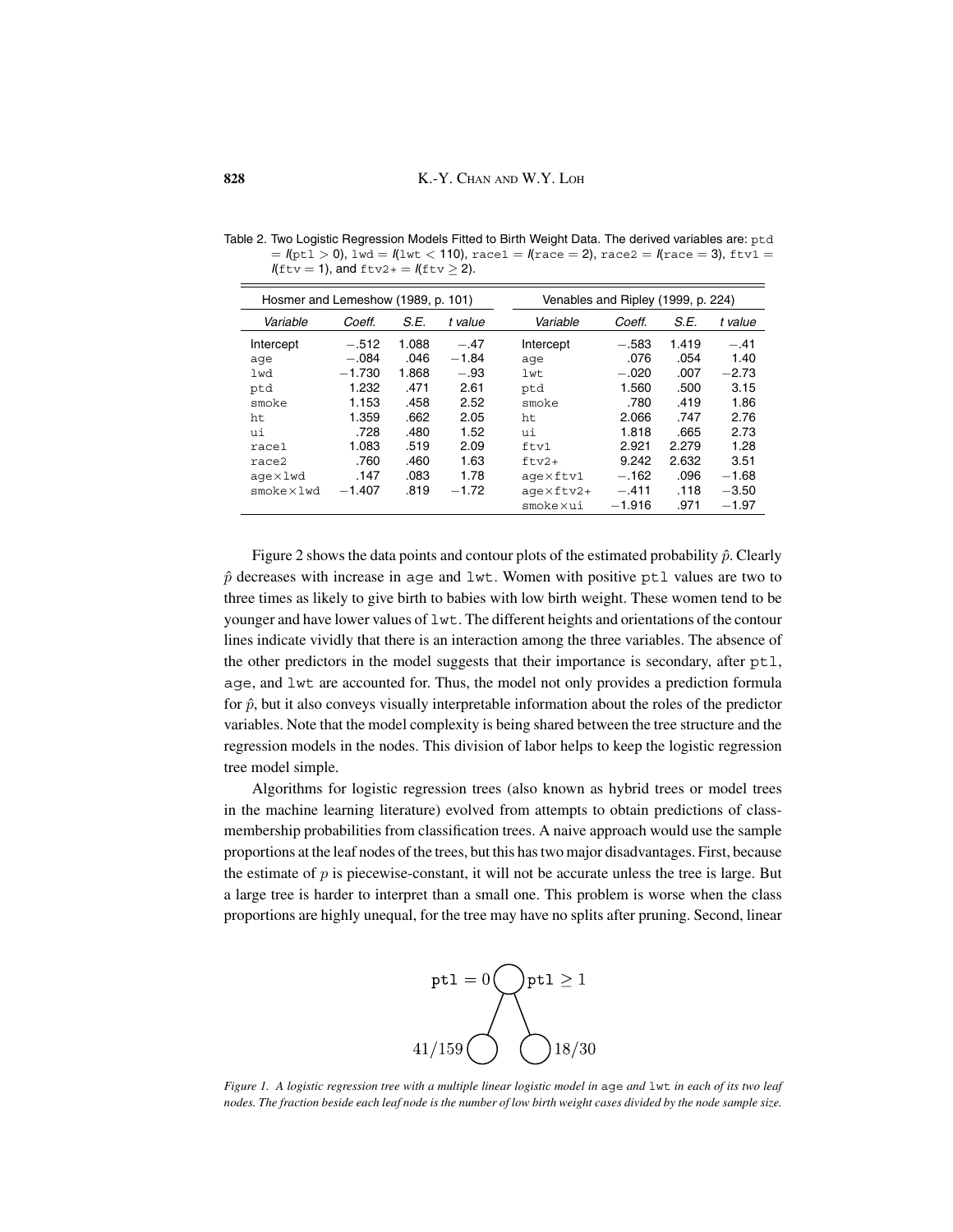

Data and contour plots of  $\hat{p}$  in the leaf nodes of the tree in Figure 1. Figure 2.

trends in  $p$  are notoriously difficult for a piecewise-constant tree to model (Steinberg and Cardell 1998).

Quinlan's (1992) M5 is a regression tree algorithm designed for a continuous-valued Y variable. An M5 tree is basically a classification tree with linear regression functions at the leaf nodes. First, an ordinary classification tree is constructed, with the standard deviation of the  $Y$  values used as node impurity function. Then the tree is pruned, with a stepwise linear regression model fitted to each node at every stage. Although this method is applicable to data where the values of  $Y$  are  $0$  or 1, it does not guarantee that the estimated probabilities lie within these limits. The obvious solution of substituting logistic regression for linear regression has not been attempted. A possible difficulty is the conflicting aims of classification and logistic regression—classification trees prefer splits that cleanly separate the classes but such splits yield datasets that cannot be fitted by logistic regression.

Steinberg and Cardell (1998) proposed the hybrid CART-Logit model to improve the prediction accuracy of logistic regression by combining its strengths with that of CART (Breiman, Friedman, Olshen, and Stone 1984). First, they build a CART tree model. Then the original predictor variables and information from the CART tree, such as leaf node identifiers and predicted probabilities, are used as inputs to a stepwise logistic regression model. Although it is unclear whether this approach produces more accurate probability estimates, it is clear that the model is much more complex and hence harder to interpret than a standard logistic regression model.

Both M5 and CART-Logit require the building of a classification tree as a preliminary step. A second school of thought aims at recursively partitioning the data and fitting logistic regression models to the partitions formed at each step. Although this is a more natural approach, very few such algorithms have appeared in the literature. The main reason is that the usual exhaustive search technique (as practiced in CART and M5) is very computationally intensive for logistic models—two logistic models must be fitted to the partitions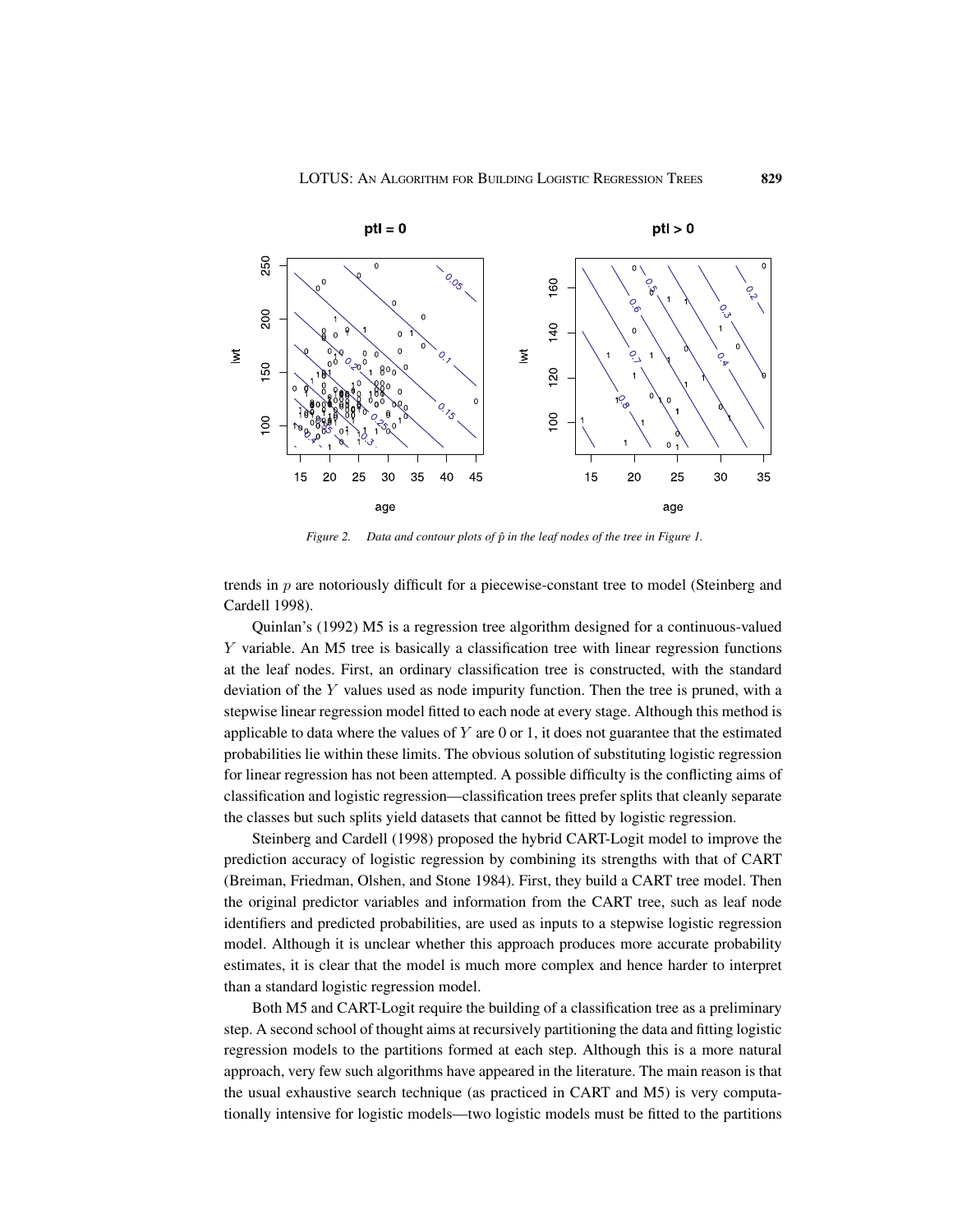induced by each candidate split. Chaudhuri, Lo, Loh, and Yang (1995) solved this problem by adapting a residual-based approach proposed by Chaudhuri, Huang, Loh and Yao (1994) for least squares regression trees. The latter selects the variable for which the signs of the residuals appear most nonrandom, as determined by the significance probabilities of two-sample t tests. In binary regression, however, the signs of the residuals,  $Y - \hat{p}$ , do not change with the fitted model. Chaudhuri et al. (1995) overcame this difficulty by using the signs of "pseudo-residuals," defined as  $\tilde{p} - \hat{p}$ , where  $\tilde{p}$  is a smoothed nearest-neighbor estimate of  $p$ . Although this solves the problem, it creates two new problems of its own:  $(1)$  the method is sensitive to the degree of smoothing and  $(2)$  the smoothing requirement renders it inapplicable to datasets with categorical (i.e., unordered) variables.

In the opposite direction, linear logistic regression has also been used as a classifier to predict Y instead of estimating p. For this purpose, Lim, Loh, and Shih  $(2000)$  found that its classification accuracy is excellent compared to other classification methods on many real datasets. Perlich, Provost, and Simonoff (2003) showed, however, that there is a crossover effect between logistic regression and C4.5, a classification tree algorithm. The classification accuracy of logistic regression is very good for small to moderate sized datasets but it levels off as the sample size increases. On the other hand, the accuracy of C4.5 begins lower but keeps increasing with sample size. The reason for the difference in performance may be due to the number of variables in a logistic regression model being fixed whereas the number of nodes in a C4.5 model grows with the sample size.

In this article, we present a new method called Logistic Tree with Unbiased Selection (LOTUS) for the automatic construction of logistic regression trees. By allowing the option of fitting only simple linear logistic regressions in the nodes, the tree model is visualizable and hence more comprehensible than standard multiple linear logistic regression. Furthermore, because the number of parameters in a LOTUS model increases with sample size, it is not expected to have the leveling effect observed by Perlich, Provost, and Simonoff (2003). LOTUS fits a linear logistic model where the latter is best—in each node, where the sample size is never large. In addition, LOTUS has five properties that make it desirable for analysis and interpretation of large datasets:

- 1. negligible bias in split variable selection,
- 2. relatively fast training speed
- 3. applicability to quantitative and categorical variables
- 4. choice of multiple or simple linear logistic node models, and
- 5. suitability for datasets with missing values.

The remainder of this article is organized as follows. Section 2 describes the roles a predictor variable can take in LOTUS and the types of logistic regression models that can be fitted at the nodes. Section 3 discusses the selection bias problem and details our solution. Section 4 presents simulation results to demonstrate its effectiveness under various conditions. Section 5 considers split point selection and Section 6 deals with missing values and pruning. Section 7 compares the predictive accuracy and training time of LOTUS with that of stepwise logistic regression on 30 real datasets, some with hundreds of thousands of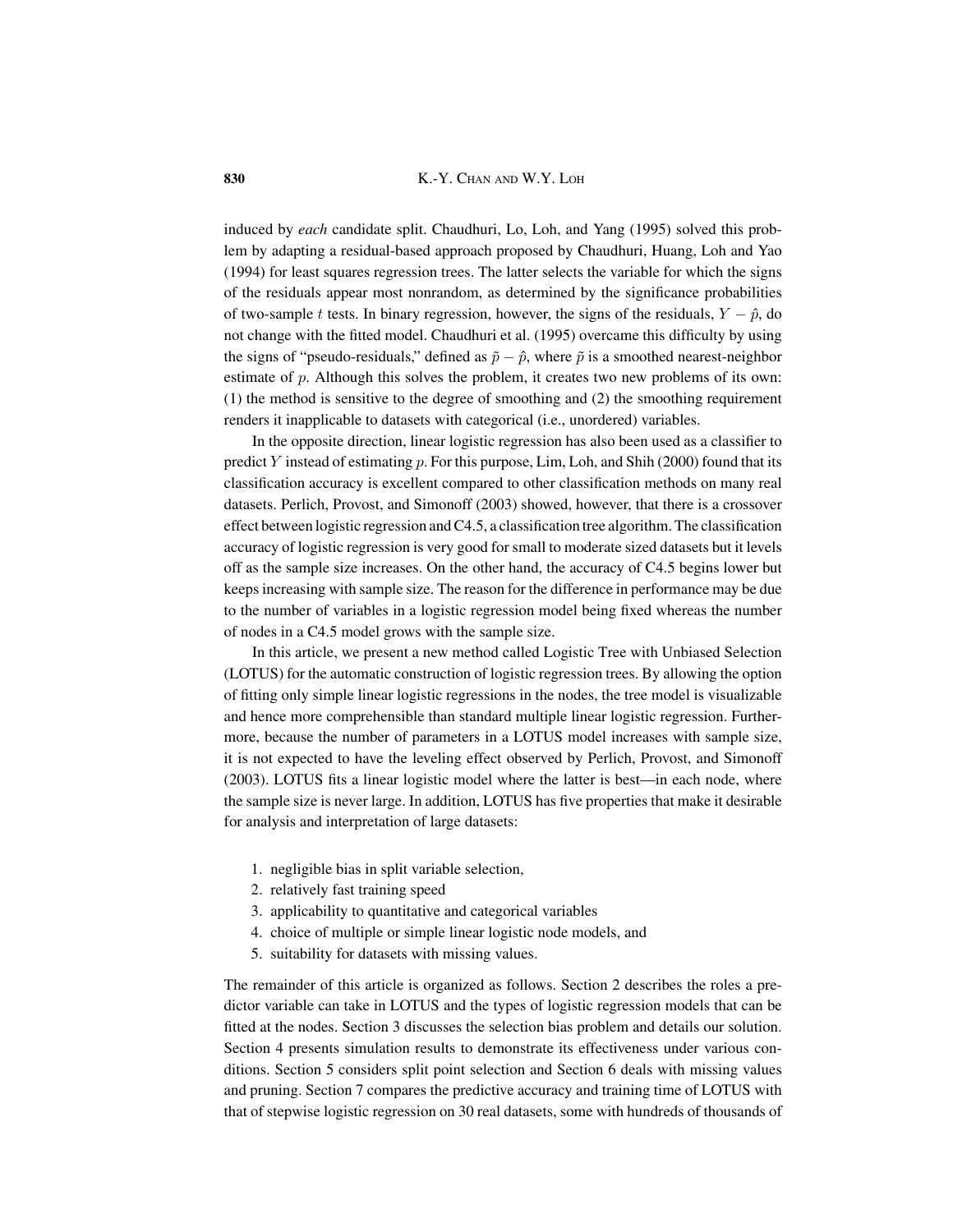observations. Averaged across the datasets, LOTUS reduces the predicted mean deviance of stepwise logistic regression by 9% to 16%. LOTUS is sometimes faster but no more than 30 times slower on these datasets. Section 8 shows how LOTUS is used to identify and create an intelligible profile of caravan policy holders in a dataset from the Dutch insurance industry. Finally, Section 9 concludes the article with some remarks.

#### 2. PREDICTOR ROLES AND NODE MODELS

LOTUS can use categorical as well as quantitative variables. Categorical variables may be ordinal (called  $\circ$ -variables) or nominal (called  $\circ$ -variables). The traditional method of dealing with nominal variables is to convert them to vectors of indicator variables and then use the latter as predictors in a logistic regression model. Because this can greatly increase the number of parameters in the node models, LOTUS only allows categorical variables to participate in split selection; they are not used as regressors in the logistic regression models.

LOTUS allows the user to choose one of three roles for each quantitative predictor variable. The variable can be restricted to act as a regressor in the *fitting* of the logistic models (called an f-variable), or be restricted to compete for *split* selection (called an svariable), or be allowed to serve both functions (called an n-variable). Thus, an n-variable can participate in split selection during tree construction and serve as a regressor in the logistic node models. For example, we ensured that each node model is relatively simple in Figure 1 by setting age and lwt as n-variables, race, smoke, ht, and ui as c-variables, and ptl and ftv as s-variables.

LOTUS can fit a multiple linear logistic regression model to every node or a best simple linear regression model to every node. In the first option, which we call LOTUS (M), all f and n-variables are used as linear predictors. In the second, which we call LOTUS  $(S)$ , each model contains only one linear predictor—the one among the f and n-variables that yields the smallest model deviance per degree of freedom. *Deviance* is a standard measure of variation in the literature of generalized linear models; see, for example, McCullagh and Nelder (1989). It is also the impurity measure used in the S-Plus tree function (Clark and Pregibon 1992). Suppose that  $\ell_M$  and  $\ell_S$  denote the maximized log-likelihood values for the model of interest and the saturated model (i.e., the most complex model having as many parameters as observations), respectively. Then the deviance of a generalized linear model is defined as  $D = -2(\ell_M - \ell_S)$ . For logistic regression, the deviance simplifies to

$$
D = -2\sum_{i=1}^{n} \left[ y_i \log(\hat{p}_i/y_i) + (1 - y_i) \log\{(1 - \hat{p}_i)/(1 - y_i)\} \right],
$$
 (2.1)

where  $\hat{p}_i$  is the estimated probability for the *i*th observation. This function behaves like the residual sum of squares for least squares regression models; it is nonnegative and decreases as more variables are added to the model. The total impurity for a tree is obtained by summing the deviances in all the partitions. Degrees of freedom is defined as the number of fitted observations minus the number of estimated parameters, including the intercept term.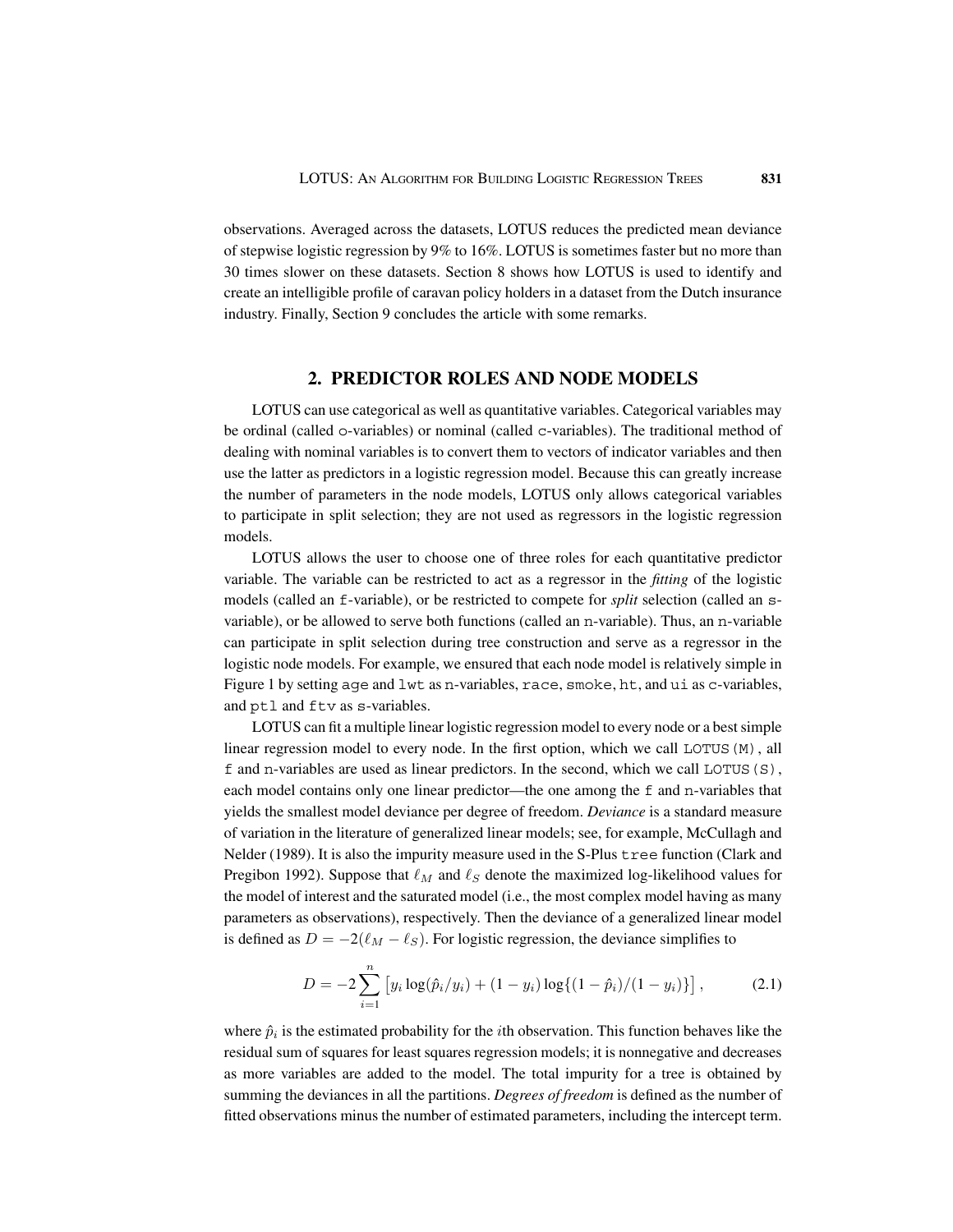The tree in Figure 1 is obtained with the LOTUS  $(M)$  option. The algorithm for LOTUS  $(S)$ may be stated as follows.

**Algorithm 1.** Best simple linear logistic model option  $(LOTUS(S))$ .

Suppose  $X_1, \ldots, X_K$  are the f- or n-variables. The following steps are carried out at each node.

- 1. For each  $k = 1, ..., K$ , fit the model  $log\{p/(1-p)\} = \beta_0 + \beta_1 X_k$ . Let  $D_k$  denote its deviance as defined in (2.1), and let  $\nu_k$  denote its degrees of freedom. Compute  $\bar{D}_k = D_k/\nu_k$ . If the data are pure with respect to the Y values or if the model does not converge, define  $\bar{D}_k = \infty$ .
- 2. Let  $k^*$  be the smallest k that minimizes  $\bar{D}_k$ .
	- (a) If  $\bar{D}_{k^*} = \infty$ , delete the node and its sibling and turn its parent into a leaf node.
	- (b) Otherwise, select the simple linear logistic model with predictor  $X_{k^*}$ .

LOTUS (S) has the advantage of permitting the estimated logistic function in each node to be visualized via a plot against the selected predictor (see Section 8 for an example). It is computationally faster than LOTUS (M) when there are very large numbers of observations or large numbers of predictor variables. Further, because only one predictor variable is employed in each node, LOTUS  $(S)$  is much less likely to encounter problems with complete or quasi-complete separation of the data (Allison 1999, p. 41) than LOTUS (M).

#### 3. UNBIASED SPLIT VARIABLE SELECTION

It is critically important for a classification or regression tree method to be free of selection bias. If it is not, grossly misleading conclusions about the effects of predictor variables may result. We first give an example of selection bias in the CART algorithm and then show how the problem is controlled in LOTUS. Our example employs the bands dataset from the UCI data repository (Blake and Merz 2000). The problem is to predict cylinder banding during rotogravure printing. The original dataset consists of observations on 40 variables from 512 cylinders. Half of the variables are quantitative and half categorical. The response variable is band type, which takes values band  $(Y = 0)$  and noband  $(Y = 1)$ . To avoid confounding selection bias effects with missing value effects, we restrict ourselves here to the subset of 277 cases with complete values. We also drop two variables, timestamp and cylinderID because they are unique or almost unique case identifiers. This leaves 19 quantitative and 18 categorical predictor variables. Two of the latter take many values, namely, jobno and customer with 148 and 51 values, respectively.

Figure 3 shows the CART 1-SE tree constructed with the 37 predictor variables. It splits only once, on jobno which has  $2^{147} - 1 \approx 10^{44}$  allowable splits. If we remove jobno, we obtain the tree shown in Figure 4. It has 10 leaf nodes and splits first on customer which has  $2^{50} - 1 \approx 10^{15}$  allowable splits. Finally, if we remove both jobno and customer, we get the tree in Figure 5. It splits first on press, which has  $2^7 - 1 = 127$  allowable splits. The interesting question is whether the selection of jobno and customer in the first two trees is due to their importance in predicting  $Y$  or to bias from their having inordinately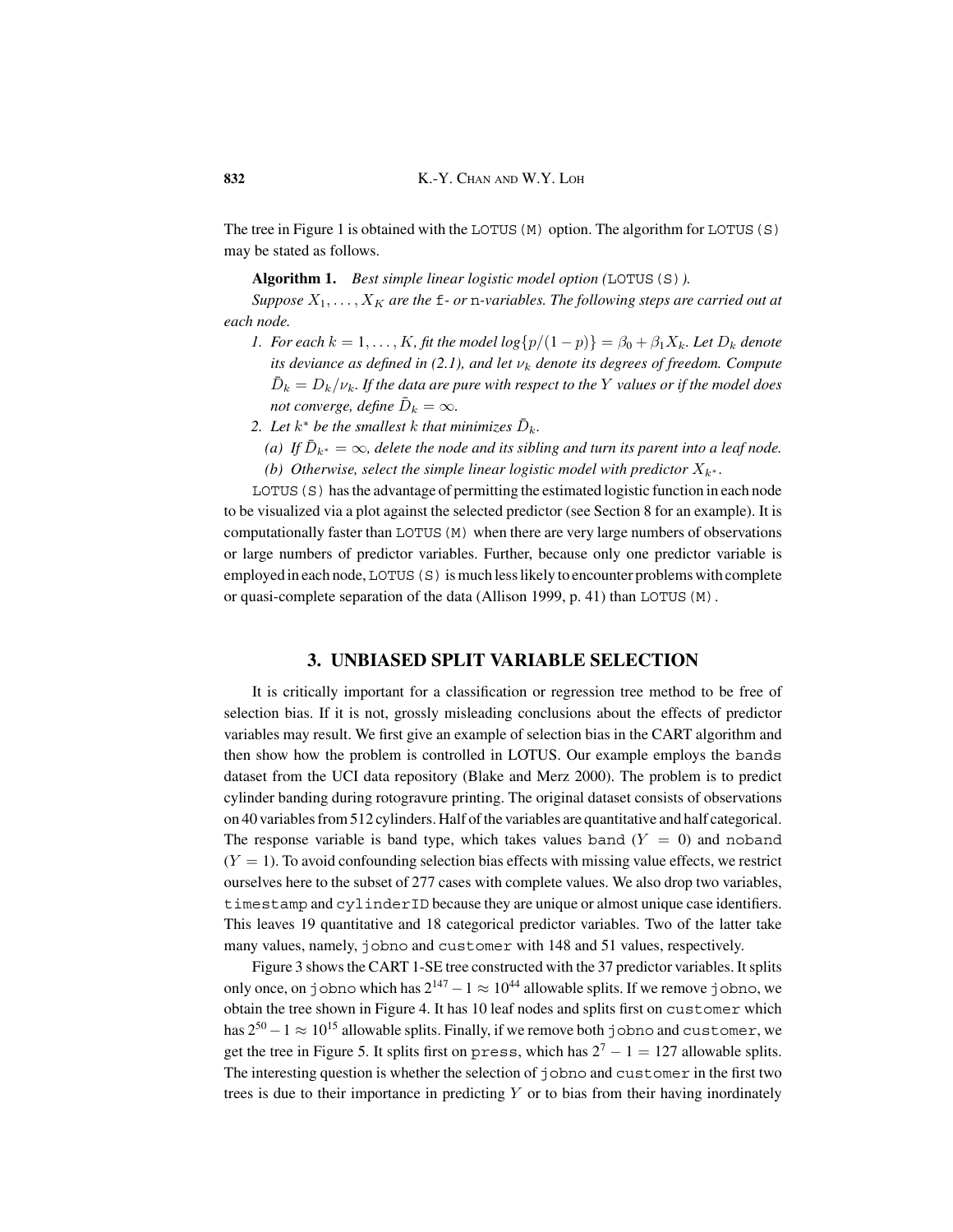

Figure 3. CART tree for the bands data. The set S contains 89 out of 148 job numbers. At each decision node, a case goes into the left branch if and only if the stated condition is true. The predicted value of  $P(Y = 1)$  is given beneath each leaf node as the number of cases with  $Y = 1$  divided by the node sample size. The cross-validation estimate of misclassification cost is .296.



Figure 4. CART tree for the bands data without jobno.  $S_1$  and  $S_2$  are sets of customer names. The predicted value of  $P(Y = 1)$  is given beneath each leaf node as the number of cases with  $Y = 1$  divided by the node sample size. The cross-validation estimate of misclassification cost is .300.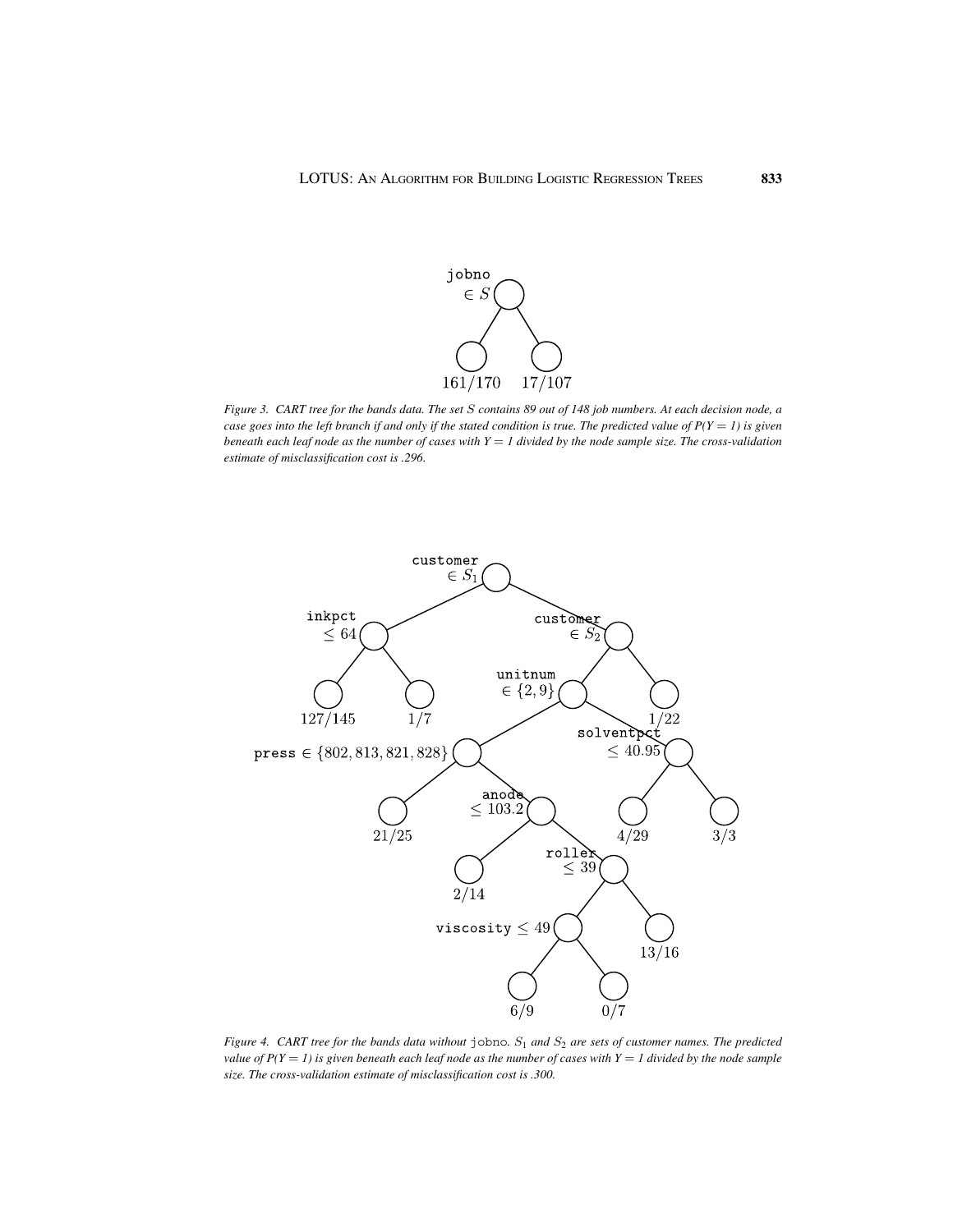

Figure 5. CART tree for the bands data without jobno and customer. The predicted value of  $P(Y = 1)$  is given beneath each leaf node as the number of cases with  $Y = 1$  divided by the node sample size. The cross-validation estimate of misclassification cost is .271.

large numbers of splits. One answer can be found in the cross-validation estimates of misclassification costs of the trees. If  $\overline{1}$  obno, customer, and press are indeed the three top predictors in order of importance, we would expect the estimated misclassification costs to increase as the variables are removed. But this does not happen. The estimates are .296, .300, and .271, respectively. This strongly suggests that selection bias is the culprit here.

Selection bias is always present in any algorithm that uses exhaustive search for variable selection. One way to ameliorate this is to include a weight factor in the search criterion to decrease the influence of variables that have many splits. This approach is problematic, however, for two reasons. First, there is no universal weighting formula—the weights must depend on the number and types of variables in the dataset as well as the sample size. Second, the computational complexity of recursively partitioning the data and using exhaustive search to find logistic regression leaf models is too overwhelming in real applications.

A practical approach is to break the task of split selection into two parts: first select the variable and then find the split values. This solution is used in the OUEST (Loh and Shih 1997) and CRUISE (Kim and Loh 2001) classification tree algorithms, where statistical tests are used for variable selection. It is applied to regression in the GUIDE algorithm (Loh 2002) by means of "curvature tests." Basically, a curvature test is a chi-square test of association for a two-way contingency table where the rows are determined by the signs of the residuals (positive versus nonpositive) from a fitted regression model. If the variable is categorical, the columns are defined by the category names. Otherwise, if the variable is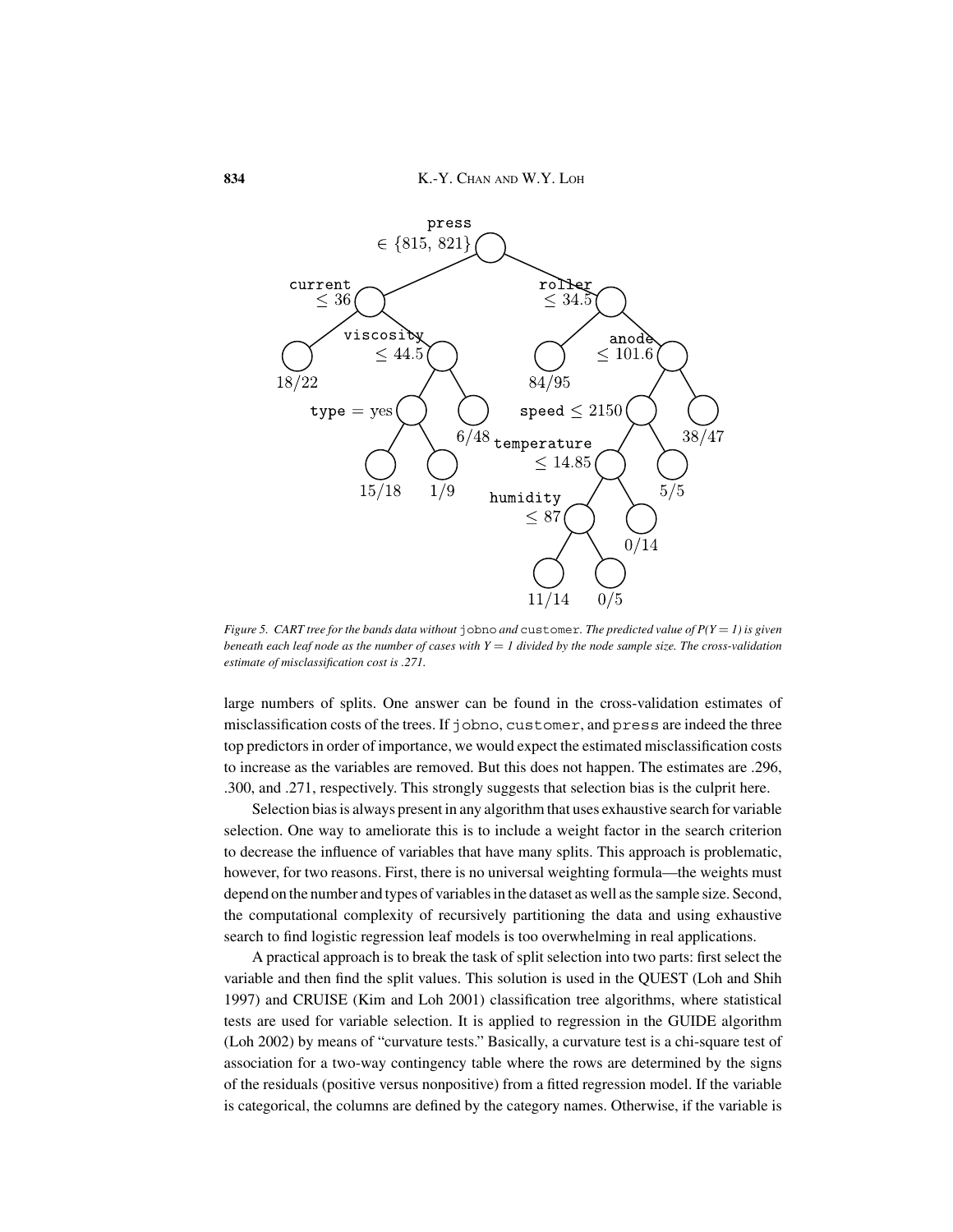quantitative, its values are discretized into four interval groups using the sample quartiles as endpoints; the groups are then used as columns for the table. The idea is that if a model fits well, its residuals should have little or no association with the values of the predictor variable and the significance probability of the chi-square test should be approximately uniformly distributed. On the other hand, if the effect of the variable is not fully accounted for, the significance probability is expected to be small. Thus, one way to choose a variable for splitting is to select the one with the smallest significance probability.

This technique is not immediately applicable to linear logistic regression. As mentioned previously, the value of Y determines the sign of the residual,  $Y - \hat{p}$ . Thus, the chi-square test of association between the signs of the residuals and the values of  $X$  is the same as the test of association between  $Y$  and  $X$ . But the latter is independent of the model! Hence the test cannot distinguish between the linear and nonlinear effects of X. Simulation results to be presented later will show that if  $X_1$  has a strong linear effect and  $X_2$  has a weak quadratic effect, the test will erroneously select  $X_1$  instead of  $X_2$  with high probability.

To distinguish nonlinear from linear effects, we use a trend-adjusted chi-square test due to Cochran (1954) and Armitage (1955). Consider a  $2 \times J$  contingency table with rows being the values of Y and columns being some grouped scores  $X = x_j$ ,  $j = 1, ..., J$ . Let  $n_{ij}$  denote the number of cases with  $Y = i$   $(i = 0, 1)$  and  $X = x_j$ . Then the sample size is  $n = \sum_i \sum_j n_{ij}$ . Denote the sample proportion of each cell by  $p_{ij} = n_{ij}/n$ . The conditional proportion of times that observations in column j have response i is  $p_{i|j}$  =  $p_{ij}/p_{+j} = n_{ij}/n_{+j}$ , where  $n_{+j} = np_{+j} = \sum_i n_{ij}$ . Let  $\pi_{1|j}$  denote the conditional probability that  $Y = 1$  given  $X = x_i$ . For the linear probability model

$$
\pi_{1|i} = \alpha + \beta x_i \tag{3.1}
$$

a least squares fit gives the fitted values  $\hat{\pi}_{1|j} = p_{1+} + b(x_j - \bar{x})$ , where  $p_{1+} = n^{-1} \sum_i n_{1j}$ ,  $\bar{x} = n^{-1} \sum_{i} n_{+i} x_i$  and

$$
b = \sum_{j} n_{+j} (p_{1|j} - p_{1+}) (x_j - \bar{x}) / \sum_{j} n_{+j} (x_j - \bar{x})^2.
$$

Cochran (1954) and Armitage (1955) showed that the Pearson chi-square statistic,  $\chi^2$ , for testing independence can be decomposed as  $\chi^2 = z^2 + \chi_L^2$ , where

$$
z^2 = b^2 \sum_j n_{+j}(x_j - \bar{x})^2 / (p_{0+}p_{1+}),
$$

and

$$
\chi^2_L = \sum_j n_{+j} (p_{1|j} - \hat{\pi}_{1|j})^2 / (p_{0+} p_{1+}).
$$

The statistic  $z^2$  is called the Cochran-Armitage trend test statistic. If model (3.1) holds,  $z^2$ has an asymptotic chi-square distribution with one degree of freedom. It tests for a linear trend in the proportions. The statistic  $\chi^2_L$  is asymptotically chi-square distributed with  $J-2$ degrees of freedom. It tests for independence between  $X$  and  $Y$  after adjusting for any linear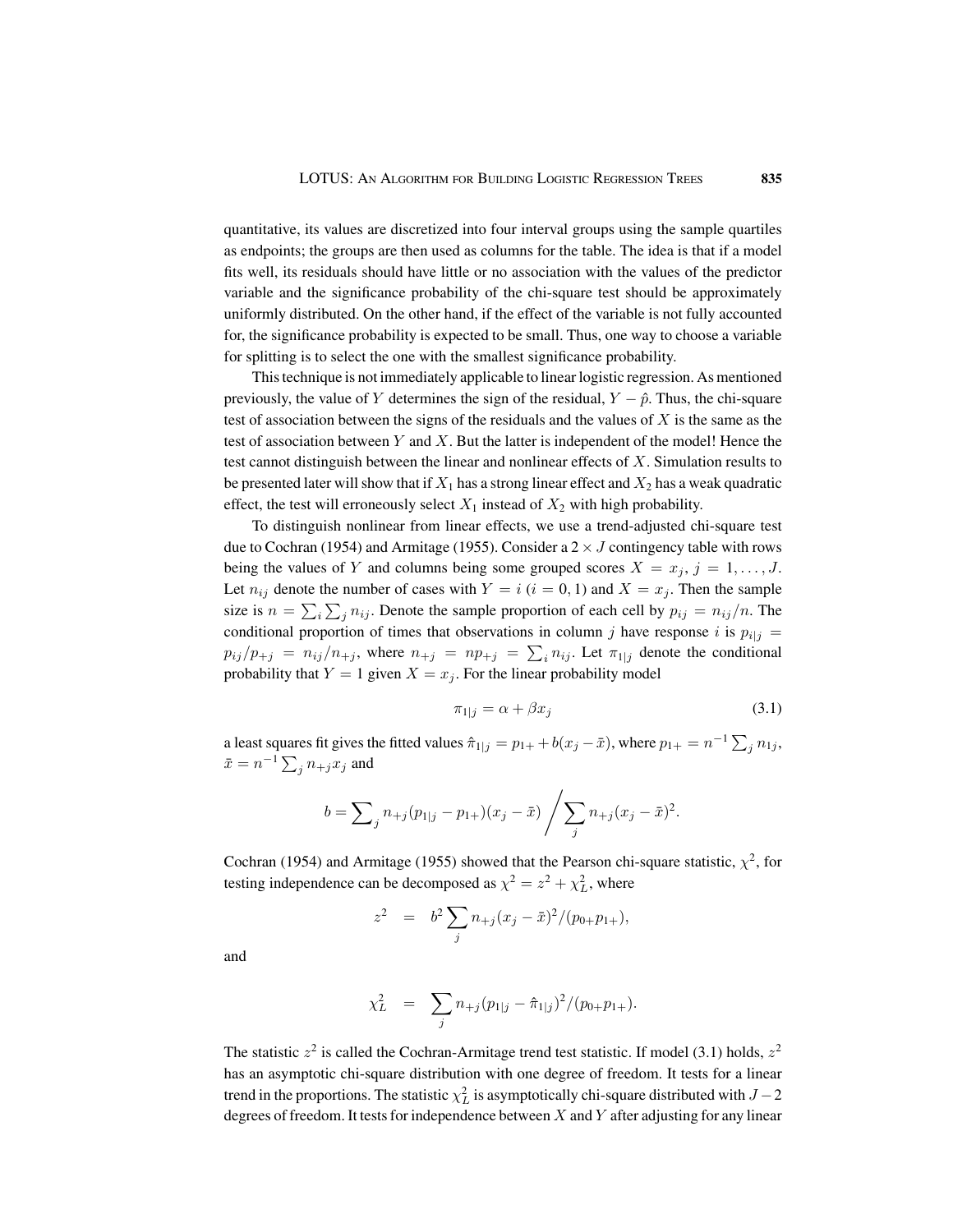

Figure 6. LOTUS (S) tree for the bands data. The best linear predictor is given beneath each leaf node.

trend. We call  $\chi_L^2$  the *trend-adjusted* chi-square statistic and use it to obtain a significance probability for each n-variable, after first discretizing its values into five groups at the sample quintiles.

Because categorical (c- and o-) variables are used for splitting the nodes only, no similar trend adjustment is necessary. Therefore we simply use the ordinary chi-square test between  $Y$  and the categorical variable. The null distribution of the statistic is approximated with a chi-square distribution with  $C(t) - 1$  degrees of freedom, where  $C(t)$  is the number of category values of the variable at node  $t$ . A similar method is used to treat  $s$ -variables, except that their values are first discretized into five groups at the sample quintiles.

We thus obtain a significance probability for each s-, n-, c-, and o-variable. The variable with the smallest significance probability is selected to split the node. The following algorithm details the steps performed at each node.

#### **Algorithm 2.** Variable Selection Algorithm.

- 1. For each n-variable  $X$ , divide its values into five groups at the sample quintiles. Construct a 2  $\times$  5 contingency table with the Y values as rows and the five groups as columns. Count the number of cases in each cell. If  $X$  is used in the linear logistic regression model fitted to the node, compute the trend-adjusted chi-square statistic; otherwise, compute the ordinary chi-square statistic. The column scores used in the trend-adjusted chi-square statistic are the sample means of the  $X$  values in their respective groups. The degrees of freedom for the with and without trend-adjusted statistics are  $(2 - 1)(5 - 1) - 1 = 3$  and  $(2 - 1)(5 - 1) = 4$ , respectively. Compute the corresponding significance probability.
- 2. Repeat the  $2 \times 5$  contingency table construction procedure in Step 1 for each svariable  $X$ . Compute the significance probability of the ordinary chi-square statistic based on four degrees of freedom.
- 3. For each  $c$  and  $o$ -variable  $X$ , construct a contingency table using the  $Y$  values as rows and the categories of  $X$  as columns. Compute the corresponding significance probability of the ordinary chi-square statistic based on  $C - 1$  degrees of freedom, where  $C$  is the number of distinct values of  $X$  at the node.
- 4. Select the variable with the smallest significance probability to split the node.

Figure 6 shows the result of applying the LOTUS (S) method to the bands data. The tree has only one split, on the variable press. This is the same as the variable selected as the top split in the CART tree in Figure 5. Note that current and roller, the linear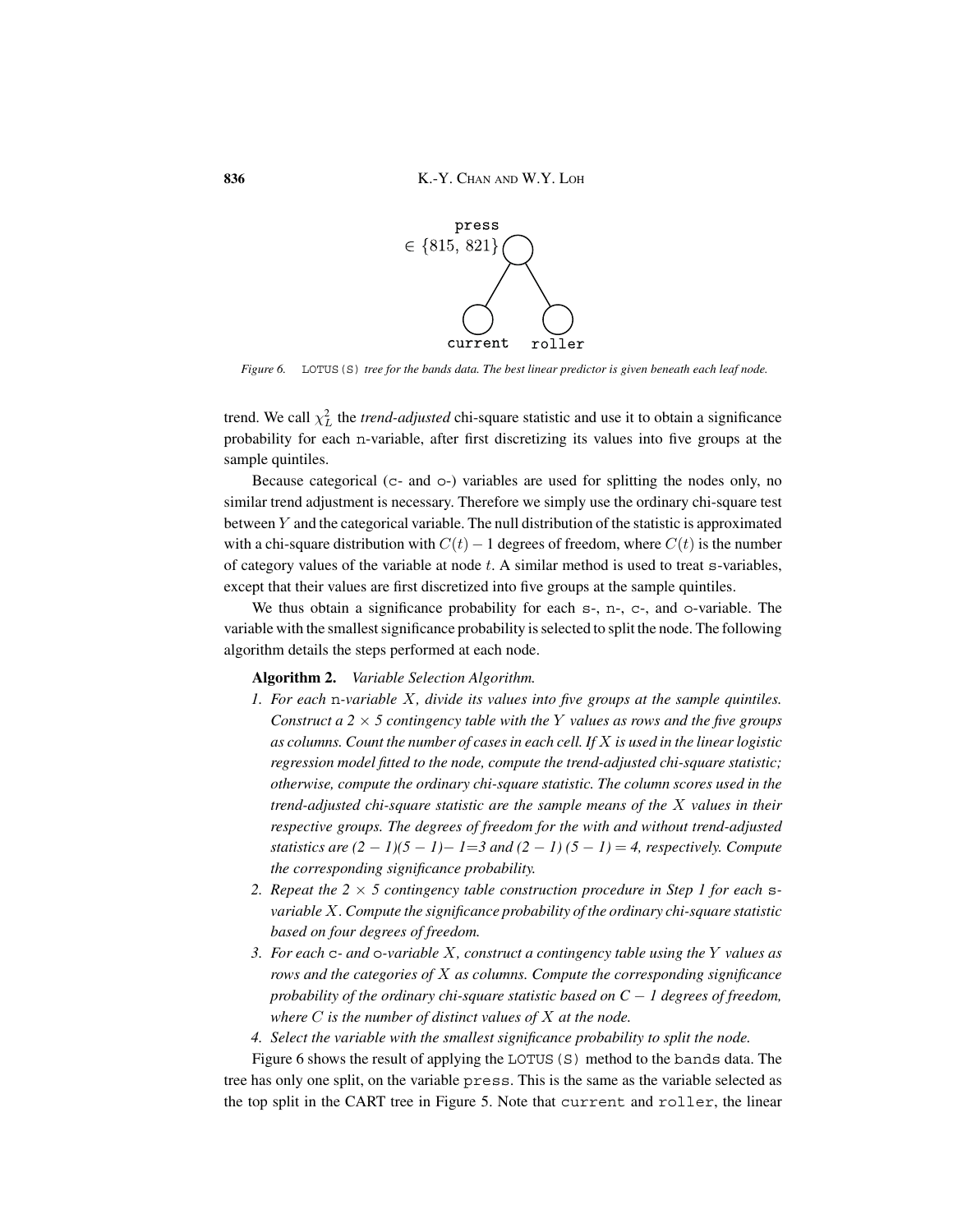Variable Type **Distribution** Model  $logit(p)$  $X_{1}$ Uniform $\{-3,-1,1,3\}$ Null  $\overline{0}$ n.  $X_2$  $1 + .7I(X_1 > 0)$ Exponential(1) Jump n  $1 + .08X<sup>2</sup>$  $X_3$  $\sqrt{n}$  $N(0,1)$ Quadratic  $1 + .02X_1^3$  $.5 N(0,1) + .5 N(1,1)$  $X_4$  $\overline{r}$ Cubic  $1 + .8X_2$  $X_5$ Uniform $\{0, 1\}$ Linear S  $-1.5 + X_2 + X_3^2$ Linguad  $-1 + X_2 + X_3$ Linlin  $-1 - 1X_1^2 + X_2 + X_3$ Linlinguad

Table 3. Variables and Models for Selection Power Experiment.  $N(\mu, \sigma^2)$  denotes a normal distribution with mean  $\mu$  and variance  $\sigma^2$ ; Exponential( $\mu$ ) denotes an exponential distribution with mean  $\mu$ ; Uniform $\{a_1, \ldots, a_n\}$  denotes a uniform distribution on the integers  $a_1, \ldots, a_n$ .

predictors in the two leaf nodes in the LOTUS (S) tree are also chosen by the CART tree as the next most important variables. The most interesting difference between the two trees is, however, hidden—the LOTUS (S) tree is constructed using all the variables whereas the CART tree requires manual removal of jobno and customer.

# **4. SIMULATION EXPERIMENTS**

There are two obvious sources of approximation error in Algorithm 2. First, the linear probability model (3.1) is at best a rough approximation to the linear logistic regression model logit( $\pi_{1|i}$ ) =  $\alpha + \beta x_i$ . Second, the chi-square distributions used in the computation of the significance probabilities are not exact. We report here the results of some simulation experiments to evaluate the effects of these approximations.

#### $4.1$ **SELECTION BIAS AND POWER**

Our first experiment compares the selection bias and selection power of the trendadjusted method versus the same method without the adjustment (called the "unadjusted method" henceforth). We employ five mutually independent predictor variables with marginal distributions and simulation models shown in Table 3. Predictors  $X_1$  and  $X_5$ have different degrees of discreteness,  $X_3$  is symmetric while  $X_2$  is skewed, and  $X_4$  has a bimodal distribution. Predictor  $X_5$  is used as an s-variable while the others are used as n-variables. A multiple linear logistic model is fitted to each node.

The null, linear, and linkin models in Table 3 are used to evaluate the success of our bias correction method. In the null model,  $Y$  is distributed independently of the five predictors. An unbiased variable selection procedure should therefore select each variable with equal probability of 1/5. The linear, linguad, linlin, and linlinguad models are designed to show the bias of the unadjusted method. The jump, quadratic, and cubic models are nonlinear in  $X_1$ . They show how often each method detects the nonlinearity by choosing  $X_1$  as split variable. The simulation results are based on 1,000 iterations with sample size 500 in each iteration. This yields simulation standard errors of approximately .015.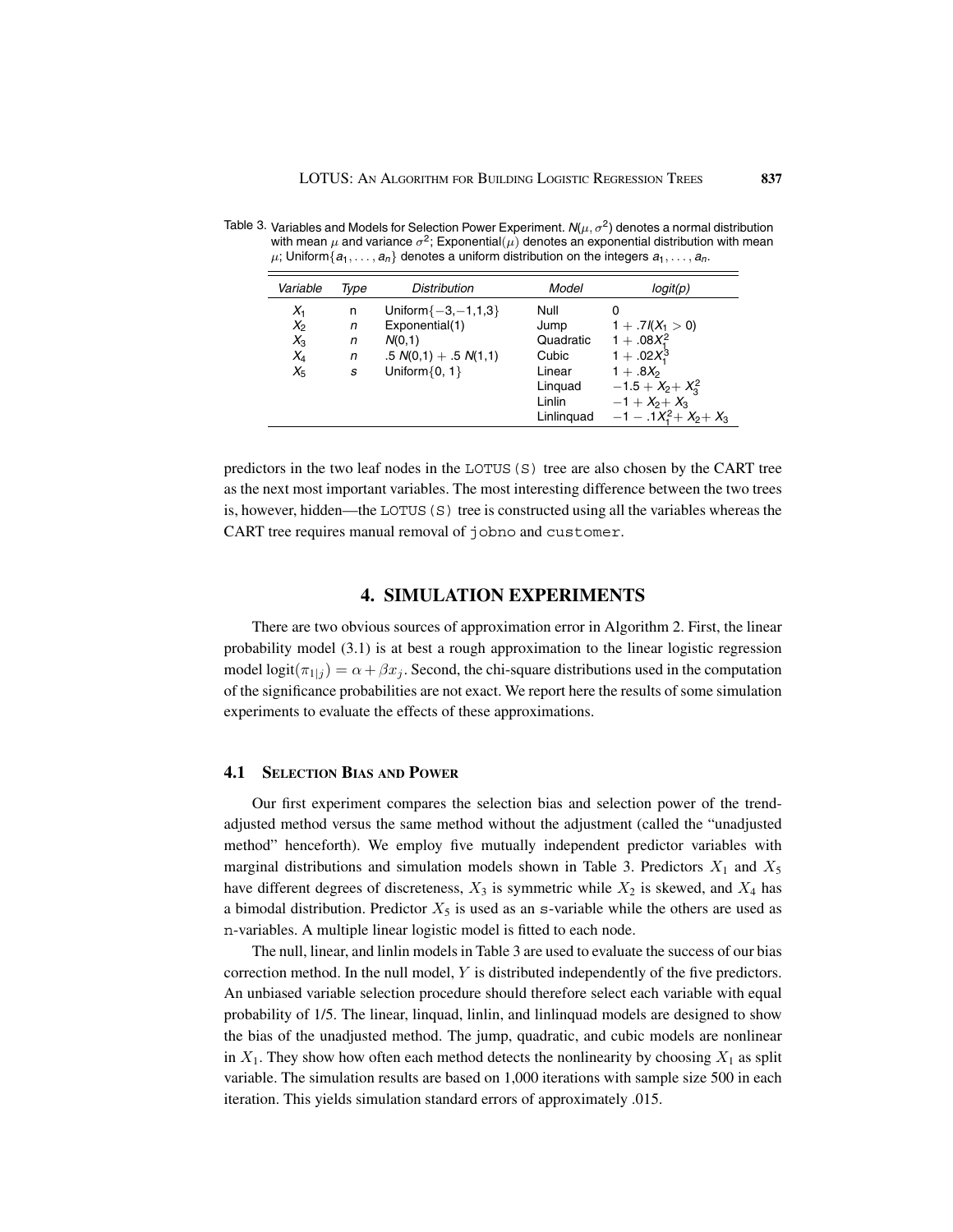

Figure 7. Simulated probabilities of variable selection for the unadjusted (white) and trend-adjusted (gray) methods under the models in Table 3. Simulation standard errors are approximately 0.015.

Figure 7 shows bar graphs of the estimated selection probabilities. Selection bias is not apparent in both methods for the null model. Despite differences in degrees of discreteness, skewness, and multi-modality of the predictor variable distributions, both methods select the predictors with roughly equal probabilities. For the jump, quadratic, and cubic models, both methods select the correct variable  $X_1$  most of the time. The selection power of the trend-adjusted method may appear weaker than that of the unadjusted method at the jump and cubic models, but they perform equally well at the quadratic model. One explanation is that the jump and cubic effects can partly be accounted for by a linear effect. Thus, when the trend-adjusted method is used, the strength of these nonlinear effects is reduced.

For the linear and linlin models, an unbiased selection procedure should select each variable with equal probability since the correct model is being fitted. Figure 7 shows that the unadjusted method does not possess this property. Because it does not take model fitting into consideration, it selects  $X_2$  (in the linear model) and  $X_2$  or  $X_3$  (in the linlin model) much more frequently than the other variables. Note that this abnormality is not a concern (and is not apparent) if the tree after pruning has no splits. It becomes serious if the true model contains variables with linear and nonlinear effects. As the linguad and linlinguad models illustrate, the variables with linear effects may be selected more frequently than those with quadratic effects. Now pruning will yield a tree that either has splits on the wrong variables or has no splits at all. In contrast, the trend-adjusted method takes the linear effects into account and selects each variable with roughly equal probability in the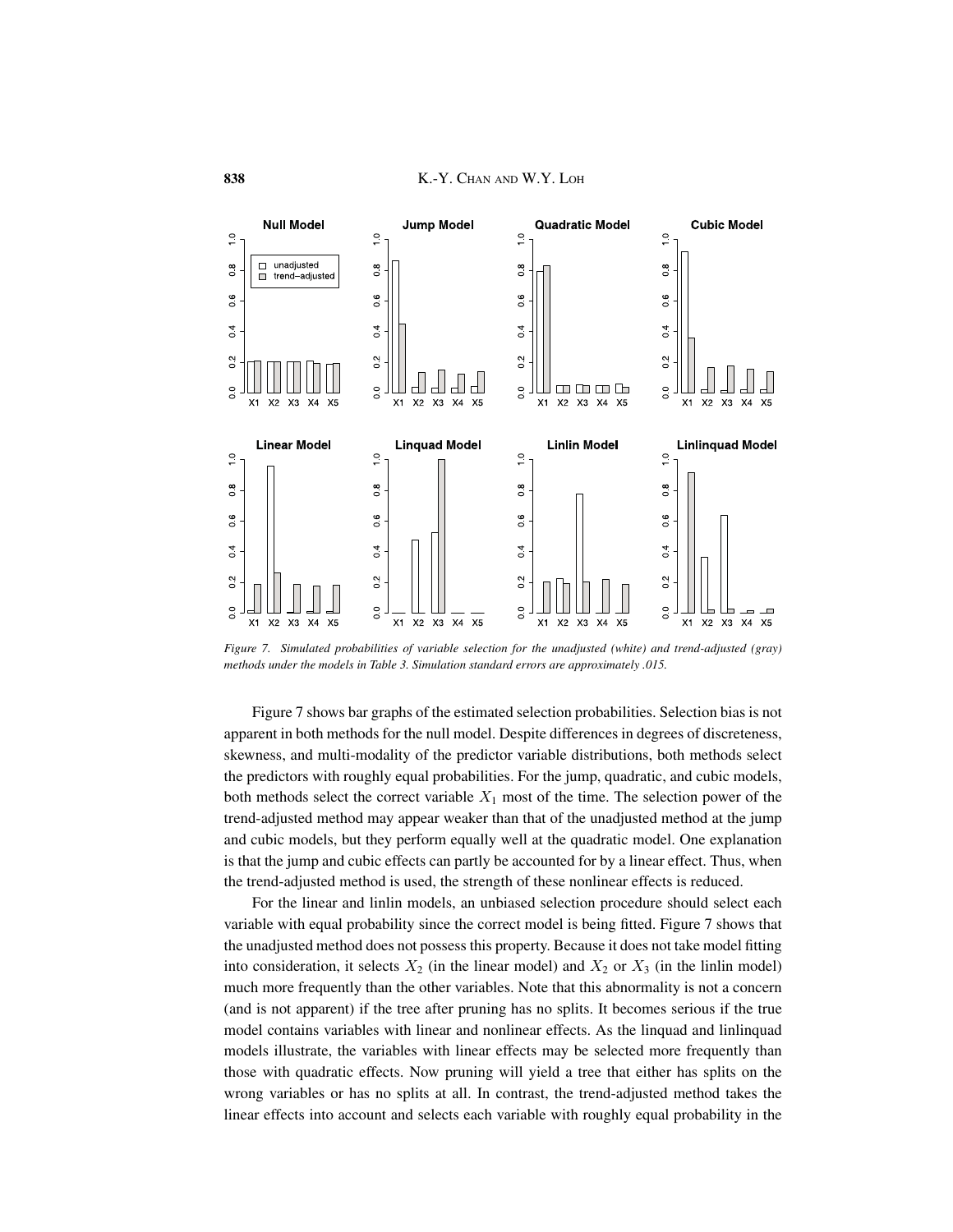| Variable       | Distribution                        |
|----------------|-------------------------------------|
|                | Discrete Uniform $\{-3, -1, 1, 3\}$ |
| w              | Exponential(1)                      |
| $\overline{z}$ | Normal(0,1)                         |
| IJ             | Uniform $(0,1)$                     |
| $C_{5}$        | Discrete Uniform {1, 2, , 5}        |
|                | Discrete Uniform {1, 2, , 10}       |

Table 4. Marginal Distributions of the X Variables

Table 5. Dependence Structures of the X Variables. The symbol  $\lfloor \cdot \rfloor$  denotes the greatest integer function

| Variable | Tvpe        | Independence | Weak dependence   | Strong dependence              |
|----------|-------------|--------------|-------------------|--------------------------------|
| $X_1$    | Continuous  |              |                   |                                |
| $X_{2}$  | Continuous  | w            | w                 | w                              |
| $X_3$    | Continuous  |              | $T+W+Z$           | $W + .1Z$                      |
| $X_4$    | Categorical | С5           | $ UC_{10}/2  + 1$ | $\lfloor UC_{10}/2\rfloor + 1$ |
| $X_5$    | Categorical | $C_{10}$     | $C_{10}$          | $C_{10}$                       |

linear and linlin models. In the linguad and linlinguad models, it ignores the linear effects and correctly selects the variable in the quadratic term most of the time.

#### $4.2$ **EFFECT OF VARIABLE TYPE AND COLLINEARITY**

We performed two more simulation experiments to examine the effect of variable type and multicollinearity on the selection bias of LOTUS with different node models. The experiments employ three numerically ordered  $(X_1, X_2, X_3)$  and two nominal  $(X_4, X_5)$ variables. Three dependence structures are studied: (1) the "independence" case where the variables are mutually independent,  $(2)$  a "weak dependence" case where some of the variables are not independent, and (3) a "strong dependence" case where the correlation between  $X_2$  and  $X_3$  is .995. The distributions of the variables are given in Tables 4 and 5 and the joint distribution of  $X_4$  and  $X_5$  is given in Table 6. The response variable is independently and identically distributed Bernoulli with probability .5 in all cases.

The first experiment uses  $X_3$  as an n-variable while the second employs it as an svariable. The simulations are based on 1,000 runs and sample size of 500 observations in

|                |      | $X_{5}$ |      |      |      |      |      |      |      |      |  |
|----------------|------|---------|------|------|------|------|------|------|------|------|--|
| $X_4$          |      | 2       | 3    | 4    | 5    | 6    |      | 8    | 9    | 10   |  |
|                | 1/10 | 1/10    | 2/30 | 1/20 | 2/50 | 1/30 | 2/70 | 1/40 | 2/90 | 1/50 |  |
| $\overline{2}$ |      |         | 1/30 | 1/20 | 2/50 | 1/30 | 2/70 | 1/40 | 2/90 | 1/50 |  |
| 3              |      |         |      |      | 1/50 | 1/30 | 2/70 | 1/40 | 2/90 | 1/50 |  |
| 4              |      |         |      |      |      |      | 1/70 | 1/40 | 2/90 | 1/50 |  |
| 5              |      |         |      |      |      |      |      |      | 1/90 | 1/50 |  |

Table 6. Joint Distribution of  $X_4$  and  $X_5$  in the Weak and Strong Dependence Situations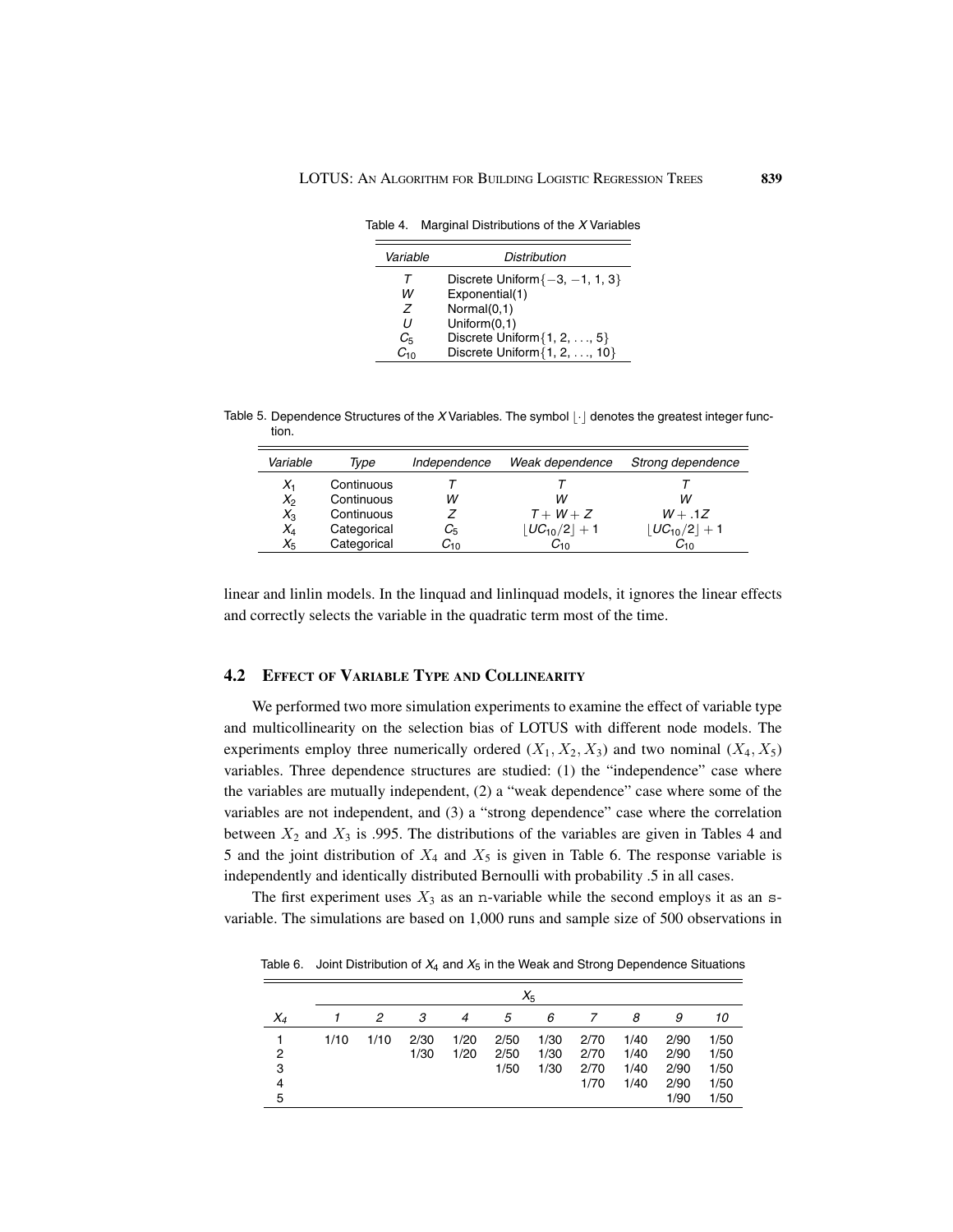|            |             |      |        | Multiple linear logistic |                |        | Best simple linear logistic |                       |  |  |
|------------|-------------|------|--------|--------------------------|----------------|--------|-----------------------------|-----------------------|--|--|
| Experiment | $X_i$       | Type | Indep. | Weak<br>dep.             | Strong<br>dep. | Indep. | Weak<br>dep.                | <b>Strong</b><br>dep. |  |  |
|            | $X_1$       | n    | .189   | .188                     | .213           | .197   | .183                        | .195                  |  |  |
|            | $X_2$       | n    | .201   | .219                     | .167           | .206   | .209                        | .182                  |  |  |
|            | $X_3$       | n    | .212   | .188                     | .185           | .193   | .199                        | .186                  |  |  |
|            | $\chi_{_4}$ | C    | .208   | .209                     | .220           | .207   | .199                        | .214                  |  |  |
|            | $X_{5}$     | c    | .190   | .196                     | .215           | .197   | .210                        | .223                  |  |  |
|            | $X_1$       | n    | .196   | .189                     | .208           | .194   | .173                        | .200                  |  |  |
|            | $X_2$       | n    | .200   | .214                     | .182           | .204   | .206                        | .175                  |  |  |
| 2          | $X_3$       | S    | .207   | .196                     | .179           | .219   | .215                        | .192                  |  |  |
|            | $X_4$       | C    | .211   | .201                     | .218           | .198   | .199                        | .211                  |  |  |
|            | $X_{5}$     | c    | .186   | .200                     | .213           | .185   | .207                        | .222                  |  |  |

Table 7. Estimated Probabilities of Variable Selection for LOTUS Under Different Model and Dependence Situations

each run, yielding simulation standard errors of approximately .015. The estimated selection probabilities are given in Table 7. All the entries lie within three simulation standard errors of .2 (the value for unbiased selection) regardless of mix of variable types, degree of multicollinearity and differences in node models. This shows that the unbiased selection property of LOTUS is robust.

### **5. SPLIT POINT SELECTION**

After X is selected to split a node, the next step is to find the split point (if X is ordered) or the split set (if X is nominal). For an ordered X, the most obvious way to choose a split of the form  $X \leq c$  is to search for the c that minimizes the total deviance of the logistic regression models fitted to the two data subsets defined by the split. This is computationally prohibitive for logistic regression models. A much faster method uses the sample mean or median of  $X$  for  $c$ , but this may be ineffective if the true logit function is not smooth. As a compromise, LOTUS restricts the search to a set of sample quantiles of  $X$ . In the examples here, the search is over the sample  $.3, .4, .5, .6,$  and  $.7$ -quantiles of X at the node. The one that minimizes the total (logistic) deviance is selected.

If the selected  $X$  is a nominal variable, we need to find a set  $A$  of its values for a split of the form  $X \in A$ . Again, an exhaustive search is computationally prohibitive. Instead, we limit the search to five candidates that are obtained by treating the problem as one of classification as follows. Let  $\{a_1, a_2, \ldots, a_m\}$  denote the set of unique values taken by X at the node. Let  $q(a)$  be the proportion of cases with  $Y = 1$  among those in the node with  $X = a$ . Let  $b_1, b_2, ..., b_m$  be the ordered values of a according to  $q(a)$ , that is,  $q(b_1) \leq q(b_2) \leq \ldots \leq q(b_m)$ . By a result in Breiman et al. (1984, p. 101), the value  $A^*$  that minimizes the sum of the Y-variance in the two data subsets created by the split  $X \in A^*$  can be found by searching over the  $m-1$  splits  $X \in A_i$ , where  $A_i = \{b_1, \ldots, b_i\}$ ,  $i = 1, \ldots, m-1$ . Denote  $A^* = \{b_1, \ldots, b_l\}$ . For  $j = \pm 1, \pm 2$  such that  $1 \leq l + j \leq m-1$ , define  $A_i^* = \{b_1, \ldots, b_{l+i}\}\$ . LOTUS evaluates the five nearby splits  $X \in A$  with  $A = A_{-2}^*$ ,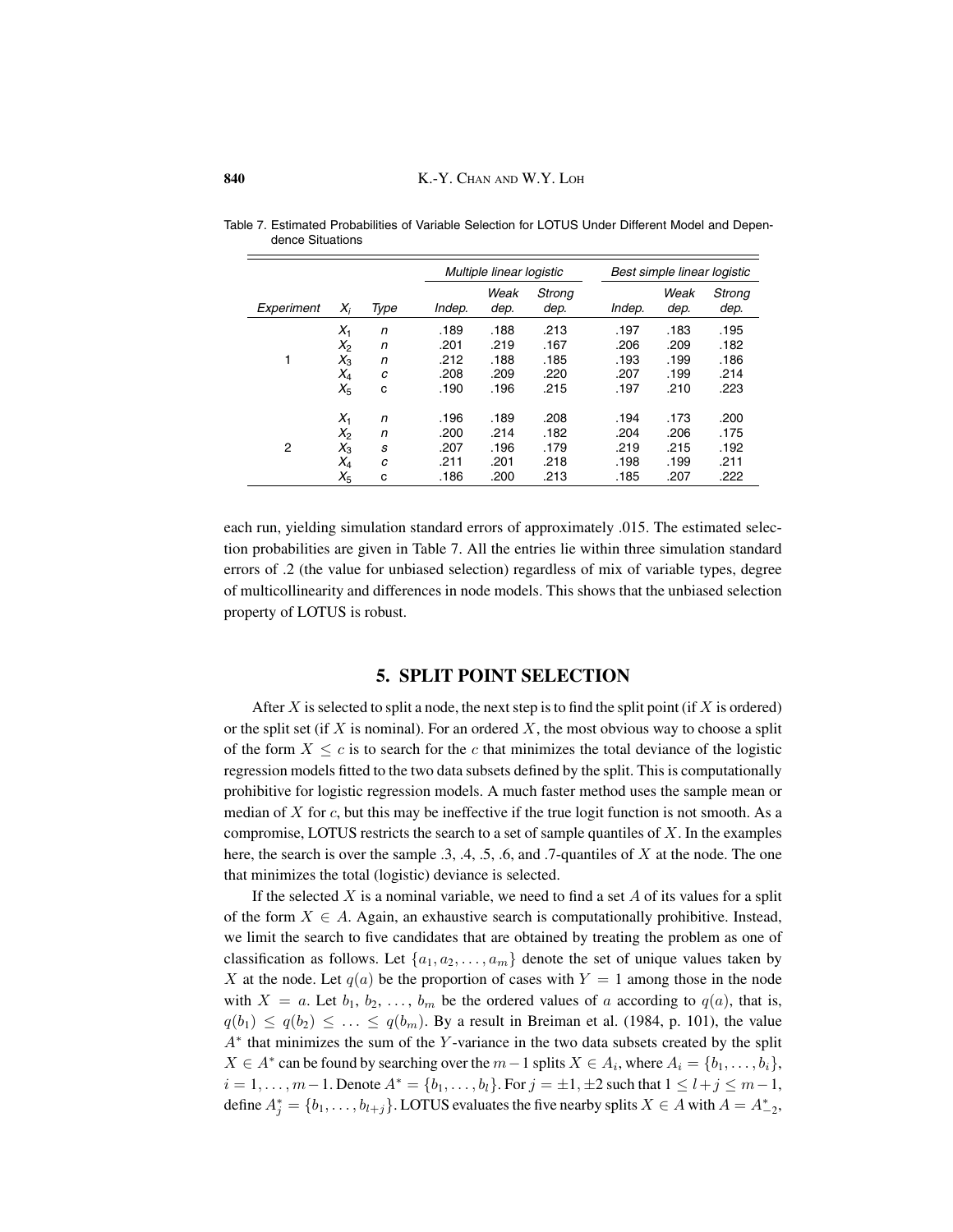$A_{-1}^*$ ,  $A^*$ ,  $A_1^*$ ,  $A_2^*$  and selects the one that minimizes the sum of the logistic deviances in the two subnodes.

If none of the candidate splits for the selected variable is suitable (e.g., when one or more subnodes have zero variance or the parameter estimates fail to converge), LOTUS searches for the next best variable and its corresponding split values. This procedure is necessary to prevent premature termination of the tree growing process.

#### **6. MISSING VALUES AND PRUNING**

We have assumed thus far that the dataset has no missing values. If values are missing from the training sample, we use only the cases that are nonmissing in the variables under consideration for regression modeling and split selection. That is, we fit a logistic regression model using only the cases that are nonmissing in the designated set of regressors for the node model. For split selection, the significance probability of each candidate variable is computed from the nonmissing cases of that variable. Once a split variable  $X$  is selected, the split point or split set is determined from the nonmissing  $X$ -values. To send the cases with missing  $X$ -values through the split, we temporarily fill the missing values with the node sample X-mean (if X is an n or s-variable) or node sample X-mode (if X is a c or o-variable). After passing through the split, all imputed values are deleted and their missing status restored.

Missing values in a case to be predicted by a logistic regression tree present two problems: (1) how to pass the case through the splits for which the split variables are missing, and (2) how to compute the estimated logit value when one or more regressors in the node model are missing. For the first problem, we estimate any missing values with the training sample node mean (if  $X$  is numerical) or mode (if  $X$  is categorical) as in the previous paragraph. After the case passes through the splits, the imputed values are erased.

Our solution to the second problem depends on the model being fitted. If it is a multiple linear logistic model, we estimate the values of the missing regressors with the training sample node means. If it is a best simple linear logistic model and the required regressor is missing, we use the next best simple linear logistic model containing a nonmissing regressor, where "best" refers to smallest deviance per degree of freedom.

LOTUS recursively partitions the sample space until there are too few observations in each partition to fit a nontrivial logistic regression model. It then employs the CART minimal cost-complexity technique to prune away branches, with "cost" being estimated predicted deviance. If an independent test sample is available, it may be used to estimate the latter; otherwise, ten-fold cross-validation is employed. The subtree with the lowest estimated predicted tree deviance is selected. The reader is referred to Breiman et al. (1984, chap. 3) for details on the pruning procedure.

#### 7. ACCURACY AND TRAINING TIME

We use 30 real datasets to compare LOTUS with stepwise linear logistic regression with respect to prediction accuracy and training time. Many of the datasets are from StatLib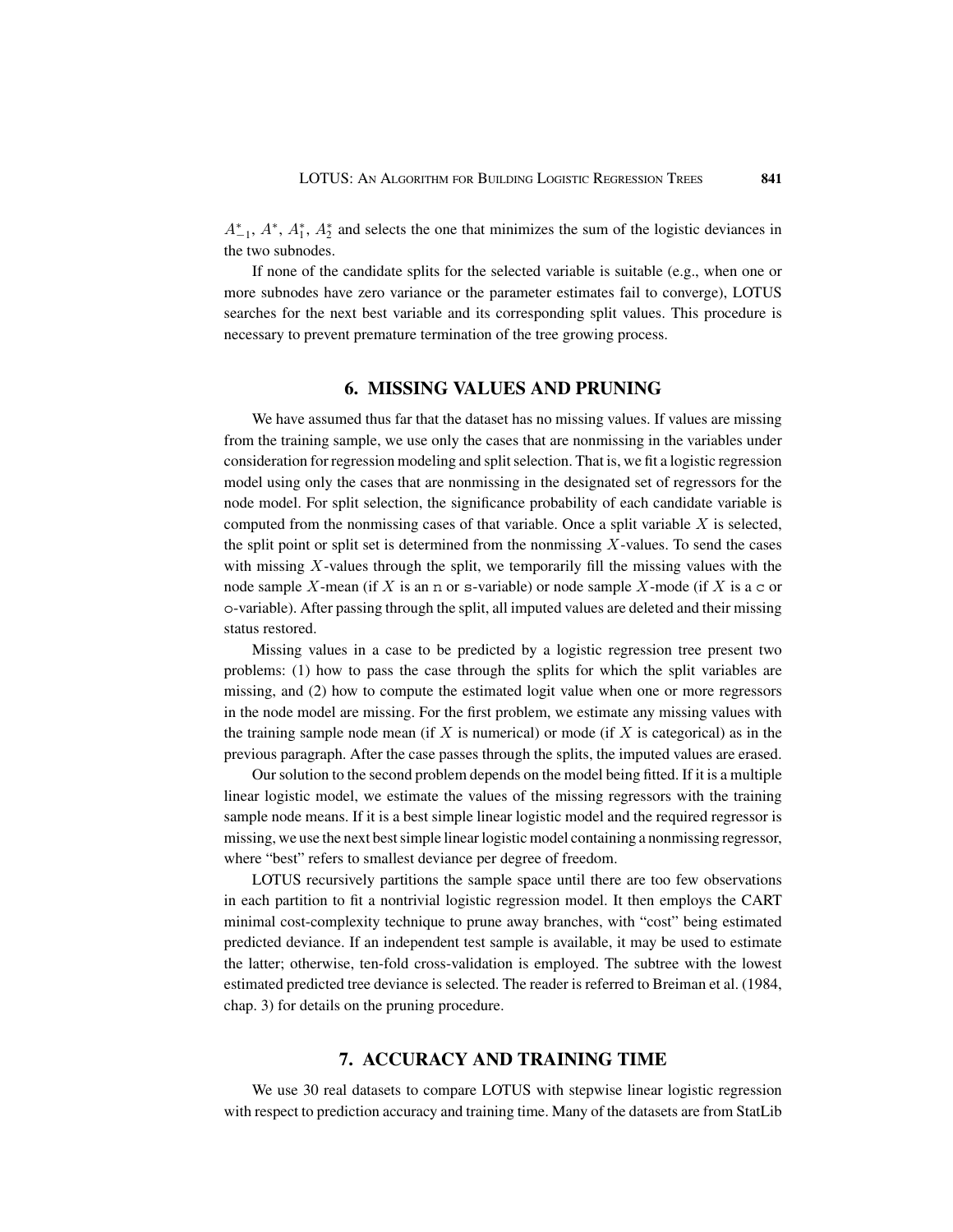| ID              | Name          | Definition of event $Y = 1$                   | Source                              |
|-----------------|---------------|-----------------------------------------------|-------------------------------------|
| 1               | Abalone       | Age of abalone $< 10$                         | UCI                                 |
| 2               | Adult         | Income $>$ \$50,000                           | UCI                                 |
| 3               | Ailerons      | Control action on ailerons of $F16 < -0.0009$ | <b>TRD</b>                          |
| 4               | Annthyroid    | Presence of hypothyroid disease               | UCI                                 |
| 5               | <b>Birth</b>  | Low birth weight                              | Hosmer and Lemeshow (1989)          |
| 6               | Boston        | Median value of houses $> $22,500$            | UCI                                 |
| 7               | <b>Breast</b> | Presence of malignant tumor                   | UCI                                 |
| 8               | <b>Bupa</b>   | Presence of liver disorder                    | UCI                                 |
| 9               | California    | Median value of houses $> $130,000$           | StatLib                             |
| 10 <sup>1</sup> | Car           | American-made car                             | StatLib                             |
| 11              | Contracep     | Contraceptive use in Indonesian women         | UCI                                 |
| 12              | Covertype     | Lodgepole Pine versus Spruce-Fir              | UCI                                 |
| 13              | Cow           | Survival of recumbent cows                    | Cook and Weisberg (1999, p. 467)    |
| 14              | Credit        | Approval of Australian credit card            | UCI                                 |
| 15              | German        | Approval of German credit card                | StatLog, UCI                        |
|                 | 16 Heart      | Presence of heart disease                     | UCI                                 |
| 17              | Housing8      | Median price of house $> $33,200$             | <b>TRD</b>                          |
| 18              | Housing16     | Median price of house $> $33,200$             | TRD                                 |
| 19              | Letter-A      | Letter 'A' versus non-'A'                     | UCI                                 |
| 20              | Letter-V      | Vowel versus non-vowel                        | UCI                                 |
| 21              | Otitis        | Presence of otitis media in babies            | Le (1998, pp. 233–238)              |
| 22              | Pageblock     | Text block versus nontext block               | UCI                                 |
| 23              | Pendigit      | Digit '0' versus others                       | UCI                                 |
| 24              | Pima          | Diabetes in Pima Indian women                 | UCI                                 |
| 25              | Prostate      | Tumor penetration of prostatic capsule        | U. of Massachusetts dataset archive |
| 26              | <b>Sick</b>   | Presence of hypothyroid disease               | UCI                                 |
| 27              | Teaching      | Teaching assistant score in upper-third       | Authors                             |
| 28              | Telecom       | Telecommunication pole $>0$                   | Weiss and Indurkhya (1995), TRD     |
| 29              | Wage          | Wage in upper-third of wage earners           | Schafgans (1998)                    |
| 30              | Yeast         | Cytosolic, nuclear, or mitochondrial site     | UCI                                 |

Table 8. Brief Descriptions of the Datasets

(http://lib.stat.cmu.edu), the University of California, Irvine, data repository (Blake and Merz 2000), and L. Torgo's Web site (http://www.liacc.up.pt/~ltorgo/Regression/DataSets. html, TRD). Some are derived from datasets whose response variables take more than two values. For example, the Letter-A and Letter-V datasets are derived from the UCI letter dataset by defining  $Y = 1$  for the letter "A" and the class of vowels, respectively. Tables 8 and 9 contain brief descriptions of each dataset, including the source, number of observations, percentage of cases with missing values, number of predictor variables of each type, total number of variables for stepwise logistic regression, and percentage of cases with  $Y = 1$ .

We study both LOTUS (S) and LOTUS (M). All quantitative variables are treated as n-variables. Stepwise linear logistic regression models (denoted by LOGIST) are fitted using the q1m and step functions of S-Plus (Venables and Ripley 1999). Each categorical variable in LOGIST is first converted into a set of  $m-1$  dummy variables, where m is the number of categories. Furthermore, because there is no provision for ordinal variables in  $q\ln$ , they are treated as quantitative in LOGIST. The step function uses the Akaike information criterion (AIC) (Akaike 1974), AIC =  $-2$ (maximized log-likelihood) + 2(number of parameters). Starting with a full model, variables are dropped or added sequentially until AIC is minimized.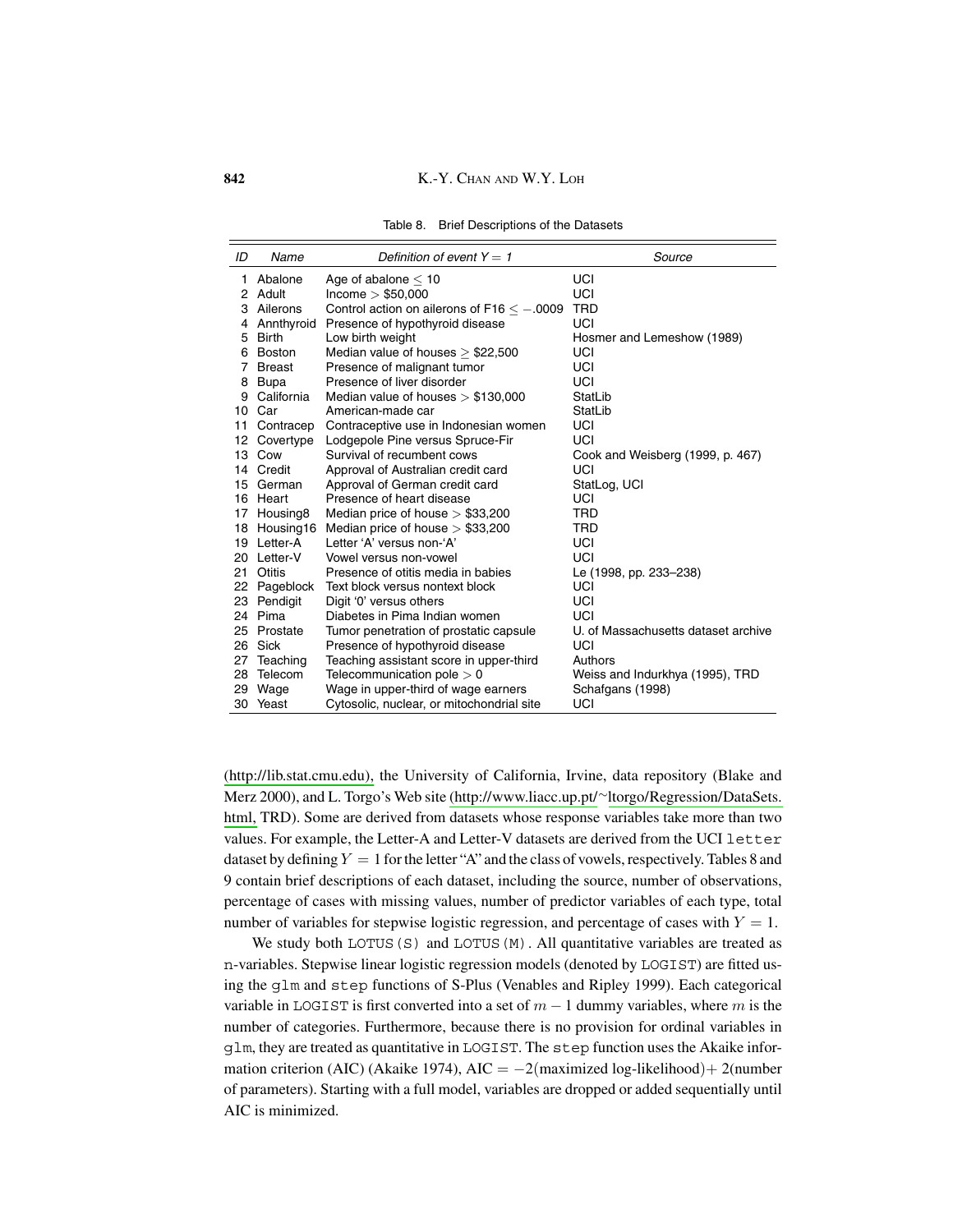Table 9. Characteristics of the Datasets. The column labeled "# LOGIST parameters" refers to the number of variables after transformation of categorical variables to 0-1 variables; it is only relevant to LOGIST.

| Dataset        |               |        |          |                | Number of variables | #<br>LOGIST    | Percent    |         |
|----------------|---------------|--------|----------|----------------|---------------------|----------------|------------|---------|
| ID             | Name          | Size   | %Missing | Quantitative   | Nominal             | Ordinal        | parameters | $Y = 1$ |
| 1              | Abalone       | 4177   | .0       | $\overline{7}$ | 1                   | 0              | 9          | 65.4    |
| $\overline{2}$ | Adult         | 48842  | 7.4      | 6              | 8                   | 0              | 97         | 23.9    |
| 3              | Ailerons      | 13750  | .0       | 12             | 0                   | 0              | 12         | 42.4    |
| 4              | Annthyroid    | 7200   | .0       | 6              | 15                  | 0              | 21         | 92.6    |
| 5              | <b>Birth</b>  | 189    | .0       | $\overline{2}$ | 4                   | $\overline{2}$ | 9          | 31.2    |
| 6              | <b>Boston</b> | 506    | .0       | 12             | 1                   | 0              | 13         | 41.9    |
| $\overline{7}$ | <b>Breast</b> | 699    | 2.3      | 9              | 0                   | 0              | 9          | 34.5    |
| 8              | <b>Bupa</b>   | 345    | .0       | 6              | 0                   | 0              | 6          | 58.0    |
| 9              | California    | 20640  | $\Omega$ | 8              | 0                   | 0              | 8          | 71.4    |
| 10             | Car           | 406    | 3.4      | 5              | 1                   | 1              | 18         | 62.6    |
| 11             | Contracep     | 1473   | .0       | $\overline{2}$ | 4                   | 3              | 11         | 42.7    |
| 12             | Covertype     | 495141 | .0       | 10             | 2                   | 0              | 47         | 57.2    |
| 13             | Cow           | 435    | 85.7     | 6              | 3                   | 0              | 9          | 38.2    |
| 14             | Credit        | 690    | 5.4      | 6              | 9                   | 0              | 37         | 44.5    |
| 15             | German        | 1000   | .0       | 7              | 13                  | 0              | 48         | 30.0    |
| 16             | Heart         | 303    | 2.0      | 6              | 7                   | 0              | 18         | 45.9    |
| 17             | Housing8      | 22784  | .0       | 8              | 0                   | 0              | 8          | 49.8    |
| 18             | Housing16     | 22784  | .0       | 16             | $\Omega$            | 0              | 16         | 49.8    |
| 19             | Letter-A      | 20000  | .0       | 16             | 0                   | 0              | 16         | 3.9     |
| 20             | Letter-V      | 20000  | .0       | 16             | $\Omega$            | 0              | 16         | 19.4    |
| 21             | Otitis        | 199    | .0       | $\overline{2}$ | 4                   | 0              | 6          | 48.2    |
| 22             | Pageblock     | 5473   | .0       | 10             | 0                   | 0              | 10         | 89.8    |
| 23             | Pendigit      | 10992  | .0       | 16             | 0                   | 0              | 16         | 10.4    |
| 24             | Pima          | 768    | .0       | 8              | $\Omega$            | 0              | 8          | 34.9    |
| 25             | Prostate      | 380    | 1.1      | 4              | 3                   | 0              | 9          | 40.3    |
| 26             | Sick          | 3772   | 29.9     | 6              | 20                  | 0              | 29         | 6.1     |
| 27             | Teaching      | 324    | .0       | $\overline{2}$ | 4                   | 0              | 73         | 33.3    |
| 28             | Telecom       | 15000  | .0       | 48             | $\Omega$            | 0              | 48         | 37.7    |
| 29             | Wage          | 3380   | 0.       | 3              | 4                   | 0              | 8          | 33.3    |
| 30             | Yeast         | 1484   | .0       | 8              | $\mathbf 0$         | 0              | 8          | 76.5    |

The predicted mean deviance (i.e., deviance divided by number of predicted cases) and the predicted mean square error are used as measures of accuracy. We estimate them by 10-fold cross-validation as follows. Each dataset is randomly divided into 10 roughly equalsized subsamples. One subsample (called *evaluation sample*) is removed in turn and the models are built by pooling the observations in the other nine subsamples (called *training* sample). The evaluation sample is then applied to each model to obtain the estimated predicted mean deviance

$$
DEV = -2n^{-1} \sum_{i=1}^{n} [y_i \log(\hat{p}_i/y_i) + (1 - y_i) \log\{(1 - \hat{p}_i)/(1 - y_i)\}],
$$

and estimated predicted mean square error MSE =  $n^{-1} \sum_{i=1}^{n} (y_i - \hat{p}_i)^2$ . Here  $y_i$  and  $\hat{p}_i$  are the response and predicted probability for the *i*th observation in the evaluation set and  $n$  is its sample size. The final estimates of predicted mean deviance and mean square error are obtained by averaging the ten DEV and MSE values, respectively.

For LOGIST, cases with missing predictor values in the training sample are omitted.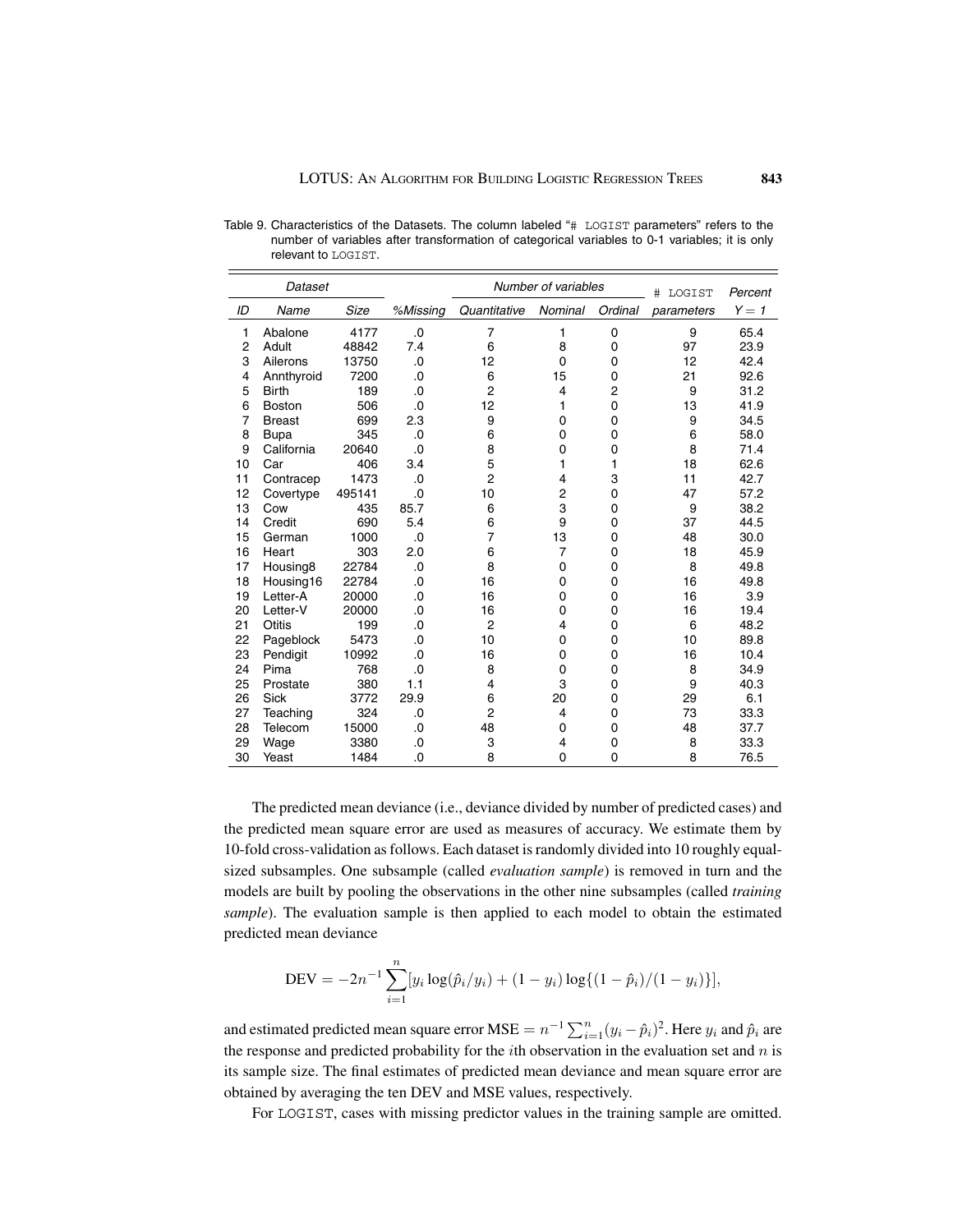| Dataset        |               |        | Mean deviance |           |        | Mean square error |           |  |  |
|----------------|---------------|--------|---------------|-----------|--------|-------------------|-----------|--|--|
| ID             | Name          | LOGIST | LOTUS (S)     | LOTUS (M) | LOGIST | LOTUS (S)         | LOTUS (M) |  |  |
| 1              | Abalone       | .915   | .953          | .864      | .149   | .158              | .141      |  |  |
| $\overline{c}$ | Adult         | .643   | .658          | .638      | .103   | .105              | .102      |  |  |
| 3              | Ailerons      | .549   | .635          | .531      | .086   | .099              | .083      |  |  |
| 4              | Annthyroid    | .266   | .220          | .210      | .026   | .023              | .025      |  |  |
| 5              | <b>Birth</b>  | 1.255  | 1.224         | 1.233     | .214   | .210              | .212      |  |  |
| 6              | <b>Boston</b> | .651   | .722          | .638      | .094   | .110              | .092      |  |  |
| $\overline{7}$ | <b>Breast</b> | .206   | .320          | .205      | .027   | .040              | .027      |  |  |
| 8              | <b>Bupa</b>   | 1.250  | 1.306         | 1.254     | .215   | .224              | .212      |  |  |
| 9              | California    | .649   | .478          | .485      | .101   | .071              | .071      |  |  |
| 10             | Car           | .545   | .538          | .585      | .089   | .084              | .097      |  |  |
| 11             | Contracep     | 1.218  | 1.156         | 1.134     | .210   | .195              | .191      |  |  |
| 12             | Covertype     | .953   | .813          | .673      | .156   | .130              | .104      |  |  |
| 13             | Cow           | 1.691  | 1.160         | 1.285     | .244   | .198              | .200      |  |  |
| 14             | Credit        | .912   | .709          | .678      | .106   | .106              | .101      |  |  |
| 15             | German        | 1.035  | 1.086         | 1.091     | .169   | .181              | .182      |  |  |
| 16             | Heart         | .828   | 1.071         | .956      | .125   | .165              | .153      |  |  |
| 17             | Housing8      | .945   | .786          | .731      | .147   | .124              | .115      |  |  |
| 18             | Housing16     | .941   | .799          | .720      | .145   | .125              | .111      |  |  |
| 19             | Letter-A      | .071   | .067          | .041      | .008   | .007              | .005      |  |  |
| 20             | Letter-V      | .868   | .392          | .359      | .139   | .056              | .045      |  |  |
| 21             | Otitis        | 1.265  | 1.298         | 1.303     | .218   | .224              | .230      |  |  |
| 22             | Pageblock     | .304   | .206          | .281      | .039   | .024              | .037      |  |  |
| 23             | Pendigit      | .115   | .055          | .057      | .012   | .006              | .008      |  |  |
| 24             | Pima          | .974   | 1.021         | .965      | .158   | .166              | .156      |  |  |
| 25             | Prostate      | 1.071  | 1.129         | 1.084     | .180   | .191              | .182      |  |  |
| 26             | <b>Sick</b>   | .212   | .154          | .183      | .027   | .017              | .022      |  |  |
| 27             | Teaching      | 1.199  | 1.238         | 1.236     | .205   | .214              | .214      |  |  |
| 28             | Telecom       | .655   | .279          | .212      | .098   | .039              | .029      |  |  |
| 29             | Wage          | .923   | .915          | .890      | .149   | .146              | .142      |  |  |
| 30             | Yeast         | .562   | .497          | .508      | .081   | .069              | .070      |  |  |
|                | Average       | .789   | .729          | .701      | .124   | .117              | .112      |  |  |

Table 10. Ten-Fold Cross-Validation Estimates of Predicted Mean Deviance and Mean Square Error

Further, in the computation of its DEV and MSE values, any missing quantitative or categorical values in the evaluation samples are replaced with their training sample means or modes, respectively. Categorical values that appear in an evaluation sample but not in the training sample are treated as missing values. LOGIST is programmed in S-Plus 2000 Professional Edition and LOTUS is programmed in Fortran 90. The computations for all except one dataset are obtained on a Windows XP Pentium III 700Mhz PC with 256MB of memory. Those for dataset 12 are from a Windows XP Pentium IV 2.4Ghz PC with 1GB of memory, because S-Plus needed more memory.

Table 10 gives the results. The last row of the table shows that by both accuracy measures, LOTUS (M) is better on average than LOTUS (S) which is turn is better than LOGIST. To find out whether the differences are statistically significant, we follow Lim, Loh, and Shih (2000) and Kim and Loh (2001) and fit a mixed effects model separately to the mean deviance and the mean square error numbers in the table. The methods are treated as fixed effects and the datasets and the dataset-method interactions as random effects. The hypothesis of no method effects is strongly rejected in both cases—the significance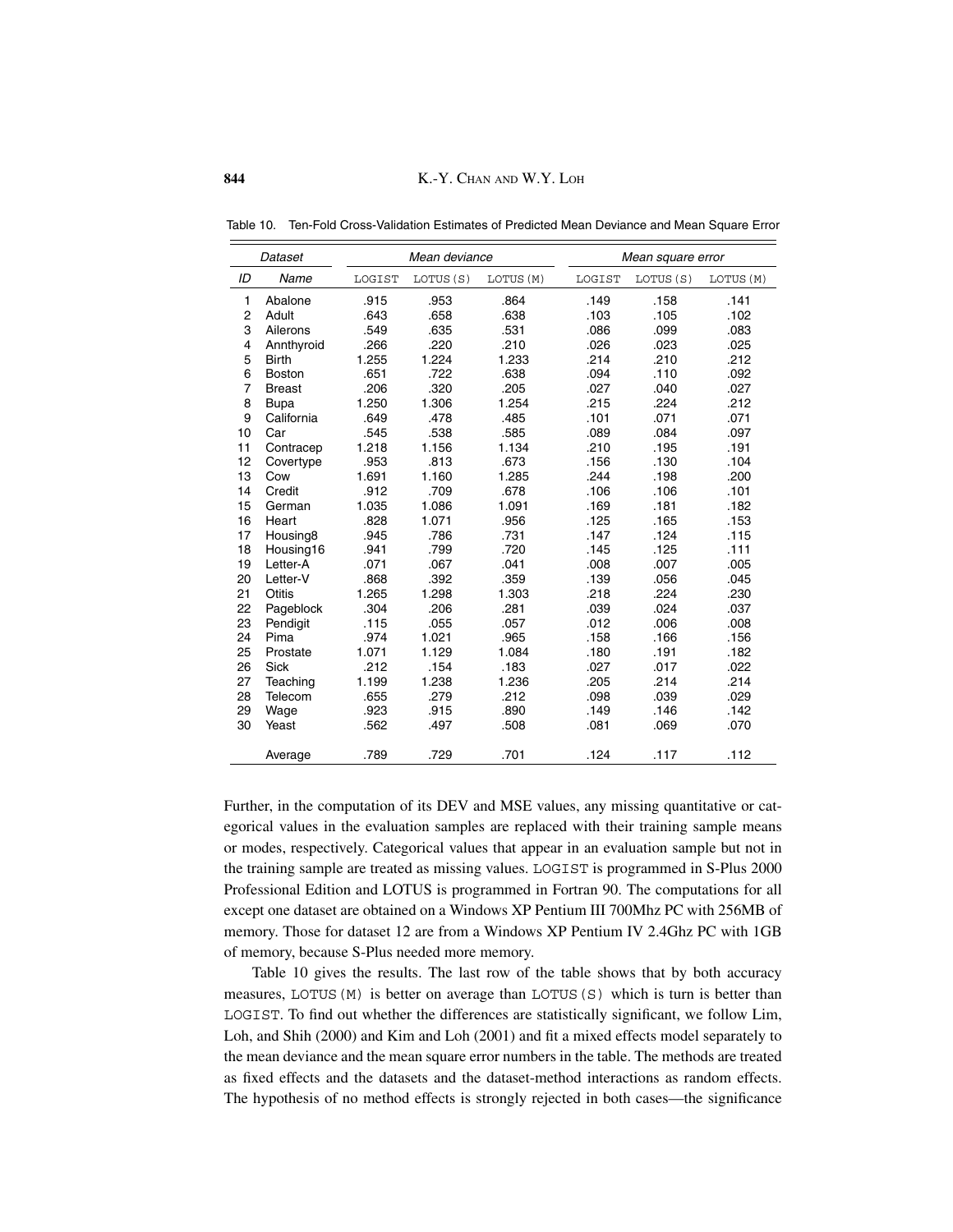

Figure 8. Predicted mean deviance of LOTUS (S) and LOTUS (M) relative to that of LOGIST.

probabilities are .003 for mean deviance and .01 for mean square error. Application of 90% simultaneous confidence intervals based on Tukey's studentized range (Miller 1981, pp. 37–48) reveals the difference in mean deviance between LOTUS  $(S)$  and LOTUS  $(M)$ to be not statistically significant, but both are significantly better than LOGIST. A similar analysis of the mean square error results shows that only LOTUS (M) is significantly better than LOGIST.

How much do LOTUS  $(S)$  and LOTUS  $(M)$  improve upon the prediction accuracy of LOGIST in percentage terms? Figure 8 shows barplots of the estimated predicted mean deviance of LOTUS (S) and LOTUS (M) relative to that of LOGIST. (The graph for predicted mean square error is not shown because it is very similar.) A method is more accurate than LOGIST at a given dataset if its bar has length less than 1. LOTUS (S) and LOTUS (M) are better than LOGIST in 18 and 23, respectively, out of 30 datasets. The average relative mean deviances for LOTUS (S) and LOTUS (M) are .916 and .863, respectively. Thus, on average, LOTUS  $(S)$  and LOTUS  $(M)$  reduce the mean deviance of LOGIST by 9% and 16%, respectively. Ninety-five percent confidence intervals for the average relative mean deviance for LOTUS (S) and LOTUS (M) are  $(.827, 1.005)$  and  $(.787, .938)$ , respectively. A two-sided paired t-test of the relative mean deviances of LOTUS (S) and LOTUS (M) has a significance probability of .0504.

Table 11 gives the total execution times over the 10 cross-validation runs. LOGIST is slowest on 6 and fastest on 21 datasets. LOTUS (S) is slowest on on 15 and fastest on 1. LOTUS (M) is slowest on 9 and fastest on 6. The speed of each method is affected by different factors. Recall that LOGIST first converts each categorical variable into a set of dummy variables and then uses stepwise variable selection. This puts it at a disadvantage when there are categorical variables with many levels, because LOTUS uses neither categorical variables nor stepwise variable selection in its node modeling. A good example is dataset 2,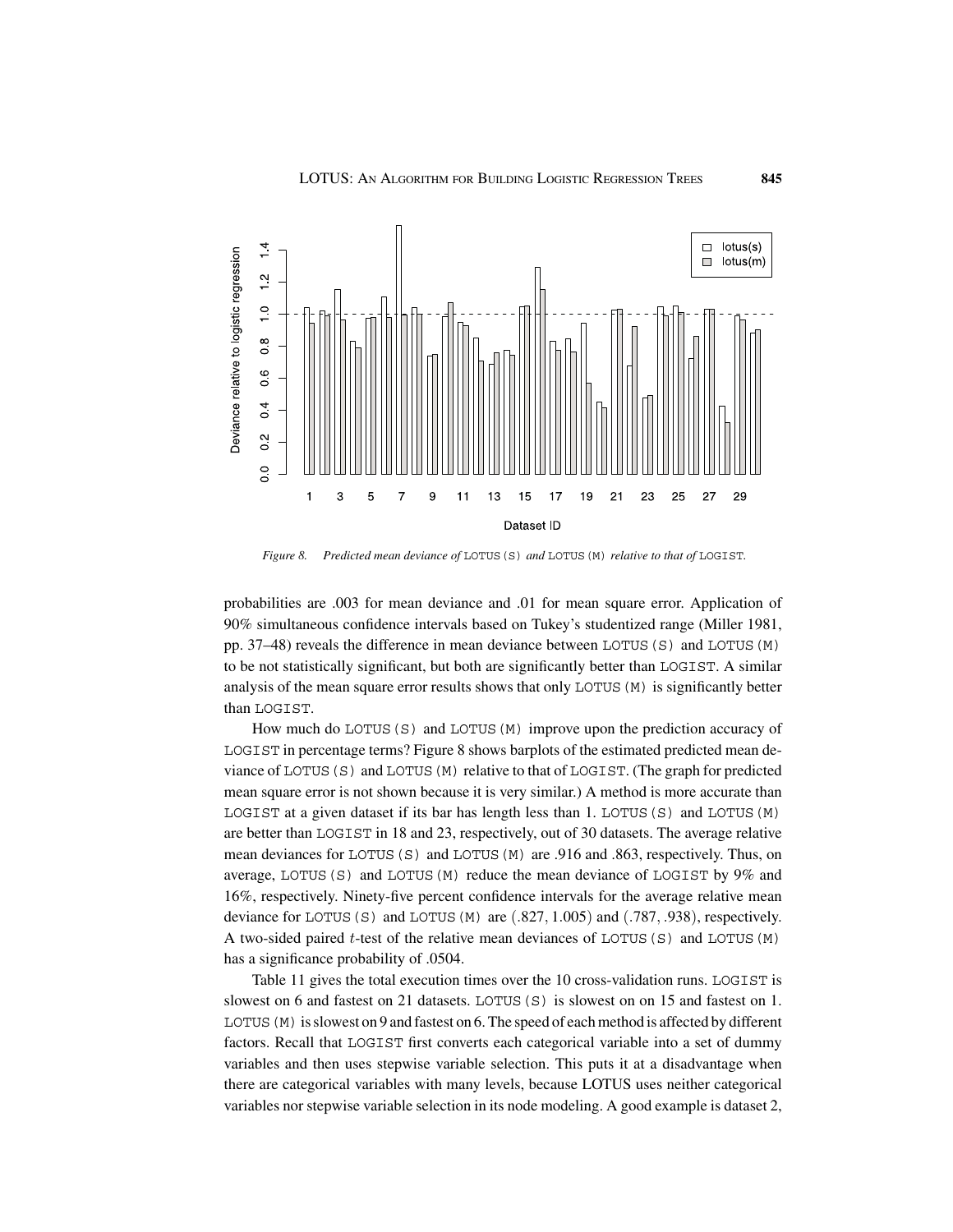Table 11. Total Execution Time of the Cross-Validation Runs for Each Dataset-Method Pair. The letters "s", "m", and "h" denote seconds, minutes, and hours, respectively. The times for dataset 12 are obtained on a faster machine than for the other datasets.

| ID | Name         |                  | LOGIST LOTUS (S) | LOTUS (M)         | ID | Name         |                  | LOGIST LOTUS (S)  | LOTUS (M)        |
|----|--------------|------------------|------------------|-------------------|----|--------------|------------------|-------------------|------------------|
|    | Abalone      | 41s              | 15.0m            | 8.4m              |    | 16 Heart     | 19s              | 14s               | 7s               |
|    | 2 Adult      | 4.4h             | 2.2 <sub>h</sub> | 2.4h              |    | 17 Housing8  | 6.8 <sub>m</sub> | 1.1 <sub>h</sub>  | 1.2 <sub>h</sub> |
|    | 3 Ailerons   | 4.4m             | 54.2m            | 1.1 <sub>h</sub>  |    | 18 Housing16 | 7.1 <sub>m</sub> | 2.1h              | 3.4 <sub>h</sub> |
|    | 4 Annthyroid | 3.5 <sub>m</sub> | 12.4m            | 9.2 <sub>m</sub>  |    | 19 Letter-A  | 9.5 <sub>m</sub> | 55.8m             | 1.5h             |
| 5. | <b>Birth</b> | 11s              | 5s               | 4s                |    | 20 Letter-V  | 8.1 <sub>m</sub> | 1.4 <sub>h</sub>  | 2.2 <sub>h</sub> |
| 6. | Boston       | 18s              | 1.4 <sub>m</sub> | 25s               |    | 21 Otitis    | 15s              | 2s                | 2s               |
|    | 7 Breast     | 16s              | 40s              | 19s               |    | 22 Pageblock | 1.0 <sub>m</sub> | 16.7 <sub>m</sub> | 18.0m            |
| 8  | Bupa         | 6s               | 34s              | 21s               |    | 23 Pendigit  | 3.2 <sub>m</sub> | 27.7m             | 59.2m            |
|    | 9 California | 5.7 <sub>m</sub> | 1.2 <sub>h</sub> | 1.3h              |    | 24 Pima      | 13s              | 1.8 <sub>m</sub>  | 1.3 <sub>m</sub> |
|    | 10 Car       | 13s              | 20s              | 12s               |    | 25 Prostate  | 13s              | 23s               | 13s              |
| 11 | Contracep    | 35s              | 58s              | 46s               |    | 26 Sick      | 2.7 <sub>m</sub> | 4.8m              | 3.2 <sub>m</sub> |
|    | 12 Covertype | 40.5m            | 17.0h            | 16.1 <sub>h</sub> |    | 27 Teaching  | 26s              | 10 <sub>s</sub>   | 9s               |
|    | 13 Cow       | 15s              | 32s              | 11s               |    | 28 Telecom   | 9.7 <sub>m</sub> | 1.8 <sub>h</sub>  | 3.8 <sub>h</sub> |
| 14 | Credit       | 43s              | 40s              | 18s               |    | 29 Wage      | 1.2 <sub>m</sub> | 4.5 <sub>m</sub>  | 2.9 <sub>m</sub> |
| 15 | German       | 49s              | 1.8m             | 1.1 <sub>m</sub>  |    | 30 Yeast     | 18s              | 3.6 <sub>m</sub>  | 1.9 <sub>m</sub> |

which has six quantitative and eight categorical variables. After conversion to dummy variables. the effective number of variables for LOGIST is 97 (see Table 9). As a result, the execution time for LOGIST is twice as long as that for the two LOTUS methods.

Figure 9 plots the execution times of LOTUS  $(S)$  and LOTUS  $(M)$  relative to that of LOGIST against the sample size of each dataset. The relative times range from .13 to 28.7, increasing roughly linearly at the rate of the square root of sample size. The dependence on sample size is mainly due to large datasets requiring correspondingly large trees to be grown and then pruned. LOTUS (S) and LOTUS (M) are both faster than LOGIST for sample sizes less than 350. LOTUS (S) takes longer than LOTUS (M) for sample sizes up to about  $5,000$ . For larger datasets, LOTUS (M) almost always takes longer.

# **8. INSURANCE EXAMPLE**

We now use a dataset from the Dutch insurance industry to illustrate how LOTUS (S) can identify and produce an intelligible profile of the prospective customers from a database. The dataset comes from the UCI Knowledge Discovery in Databases (KDD) archive. It was used to compare data mining packages at the Computational Intelligence and Learning (CoIL) Challenge 2000 competition (van der Putten, de Ruiter, and van Someren 2000). The training set contains 5,822 customer records. Each record consists of 85 predictor variables, representing socio-demographic data derived from area ZIP codes (variables 1– 43) and product usage data (variables 44–85). All customers living in areas with the same ZIP code have the same socio-demographic values. Two variables are categorical: customer subtype (mostype, 40 categories) and customer main type (moshoofd, 10 categories). The rest are quantitative. The Y variable, caravan, equals 1 if a customer owns a caravan insurance policy, and 0 otherwise. Of the 5,822 customers in the training set, only 348 (or 6%) own caravan insurance policies. A test set containing 4,000 customer records is also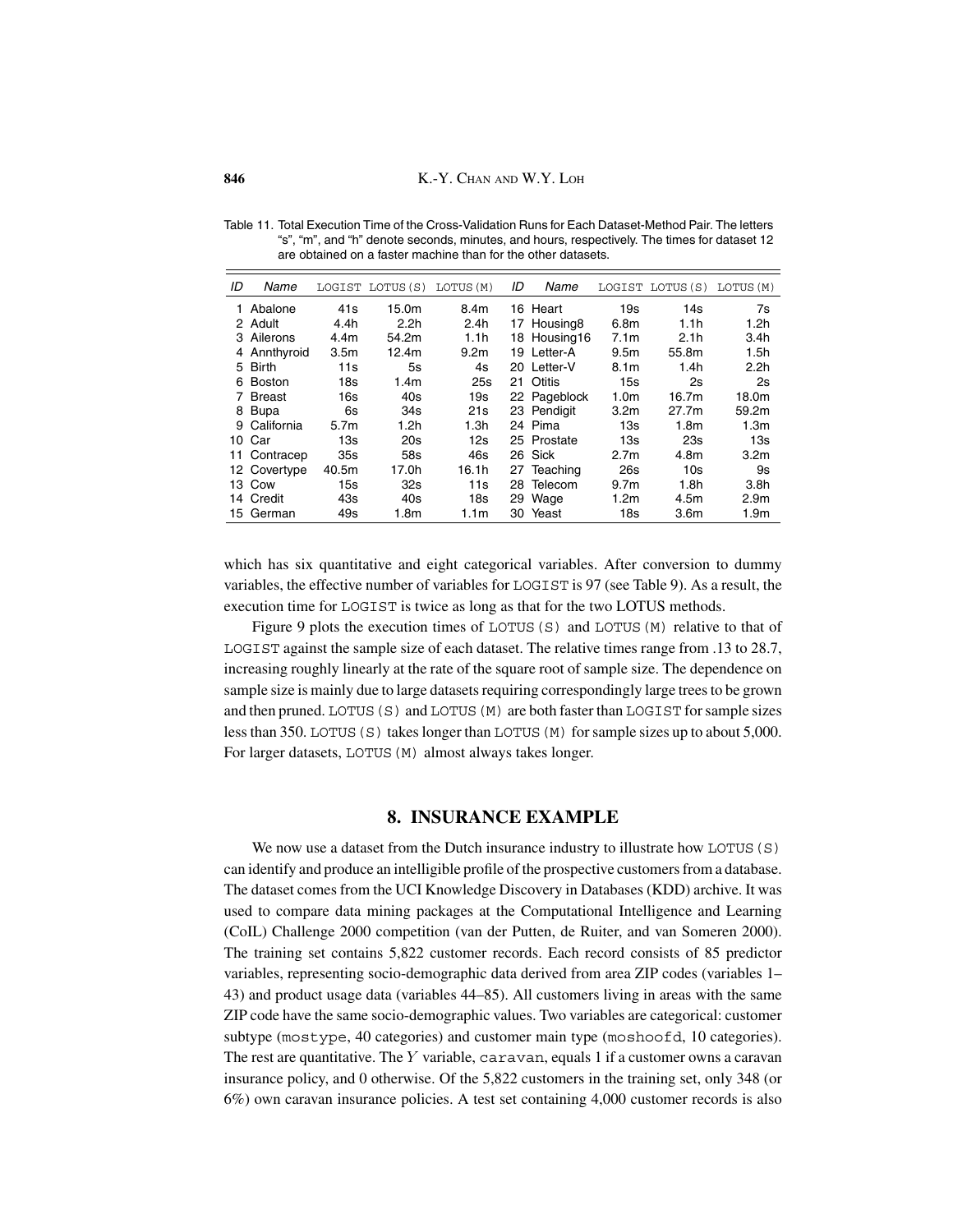

Figure 9. Plot of training time relative to LOGIST versus sample size. LOTUS (S) and LOTUS (M) are indicated by the plot symbols "s" and "m," respectively. The axes are in logarithmic scale.

given. The two goals of the CoIL challenge were:  $(1)$  to build a model from the 5,822 training records and use it to find the top 20% of customers in the test set who are most likely to own caravan insurance policies and (2) to provide insight into why some customers have caravan insurance policies and how they differ from other customers.

There are 238 caravan policy owners in the test set. If we randomly select 20%, we would expect to get about 48 of them. Of the 43 participants in the CoIL Challenge, the top two solutions use naive Bayes methods to correctly identify 121 and 115 policy owners. The third best solution uses an evolutionary algorithm to correctly identify 112 policy owners. Other solutions employed neural networks, genetic programming, fuzzy classifiers, classification and regression trees, support vector machines, and inductive logic programming. The worst solution correctly identifies only 37 caravan policy owners. A marketing expert who served as a contest judge remarked that "almost all entries lacked a good description in words: participants seemed to forget that most marketeers find it difficult to read statistics (and understand them!)." (van der Putten, de Ruiter, and van Someren 2000).

Because caravan policy owners make up only 6% of the training set, it is difficult for many classification algorithms to beat the simple rule that predicts every customer as a caravan policy nonowner. CART, for example, yields a trivial tree with no splits. We can force the tree to split by not pruning, but this runs the risk of increasing the misclassification rate. Alternatively, we can employ unequal misclassification costs, but then we face the problem of what cost ratio to use and the possibility that different ratios lead to different tree structures. Cost ratios of 2:1, 10:1, and 20:1 yield trees with one, four, and two leaf nodes, respectively. The tree with cost ratio 20:1 splits on contribution to car policies (ppersaut), giving a  $\hat{p}$  of 86/3,459 if ppersaut  $\leq$  5, and 262/2,363 otherwise. This model is too crude, however, for identifying the caravan policy owners because there are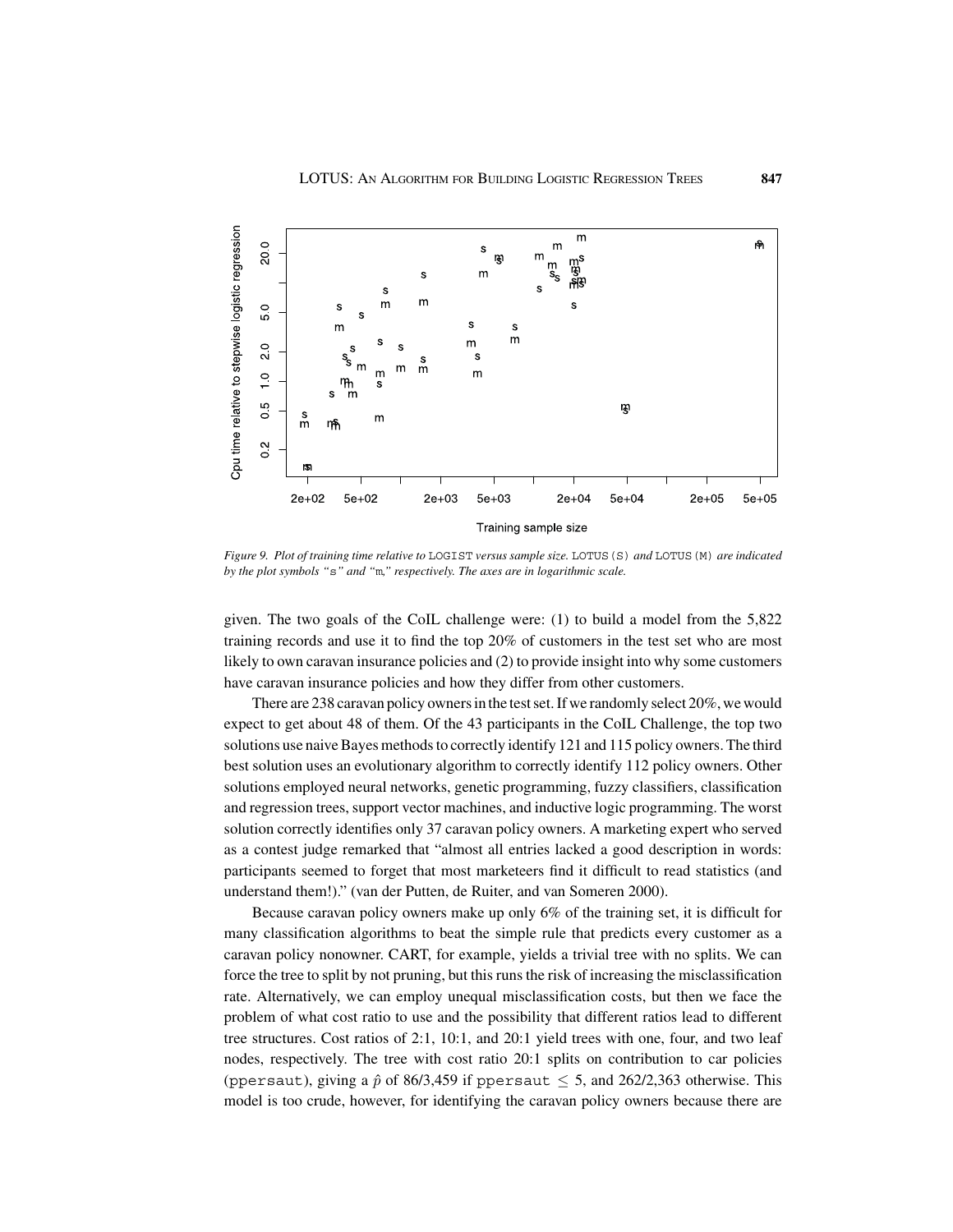

Figure 10. LOTUS (S) tree for the insurance data. At each leaf node are given the name of the selected regressor and the number of caravan policy holders divided by the training sample size. The set  $S = \{``successful\text{ hedonists,"}\}$ "driven growers," "average family"}.

1,617 test cases with ppersaut  $> 5$ .

A more refined solution that is also easy to interpret is the five-leaf LOTUS (S) model displayed in Figure 10. The predictor variables chosen at the splits are number of car policies (apersaut), customer main type (moshoofd), contribution to boat policies (pplezier), and contribution to fire policies (pbrand). Three other variables also appear as regressors in the leaf nodes: one-car ownership rate (maut1), contribution to car policies (ppersaut), lower level education (mop11aaq), and contribution to third party insurance (pwapart).

Plots of the  $\hat{p}$  functions in the leaf nodes are shown in Figure 11. Theoretically, the top 800 (i.e., 20%) of the test cases most likely to own caravan policies are those for which  $\hat{p} \ge \hat{p}_0$ , where  $\hat{p}_0 = .0877$  is the .8-quantile of the  $\hat{p}$  values for the test set. The value of  $\hat{p}_0$  is indicated by a dotted line in each plot. Figure 11 allows us to characterize the customers who own caravan policies as follows. Leaf node 1 customers do not own car policies and are least likely to own caravan policies. Leaf node 5 customers are most likely to own caravan policies, but they comprise only .3% of the training sample. They have one or more car policies, contribute to boat policies at level 1 or higher, and are not of type S, where S is the set of categories "successful hedonists," "driven growers," and "average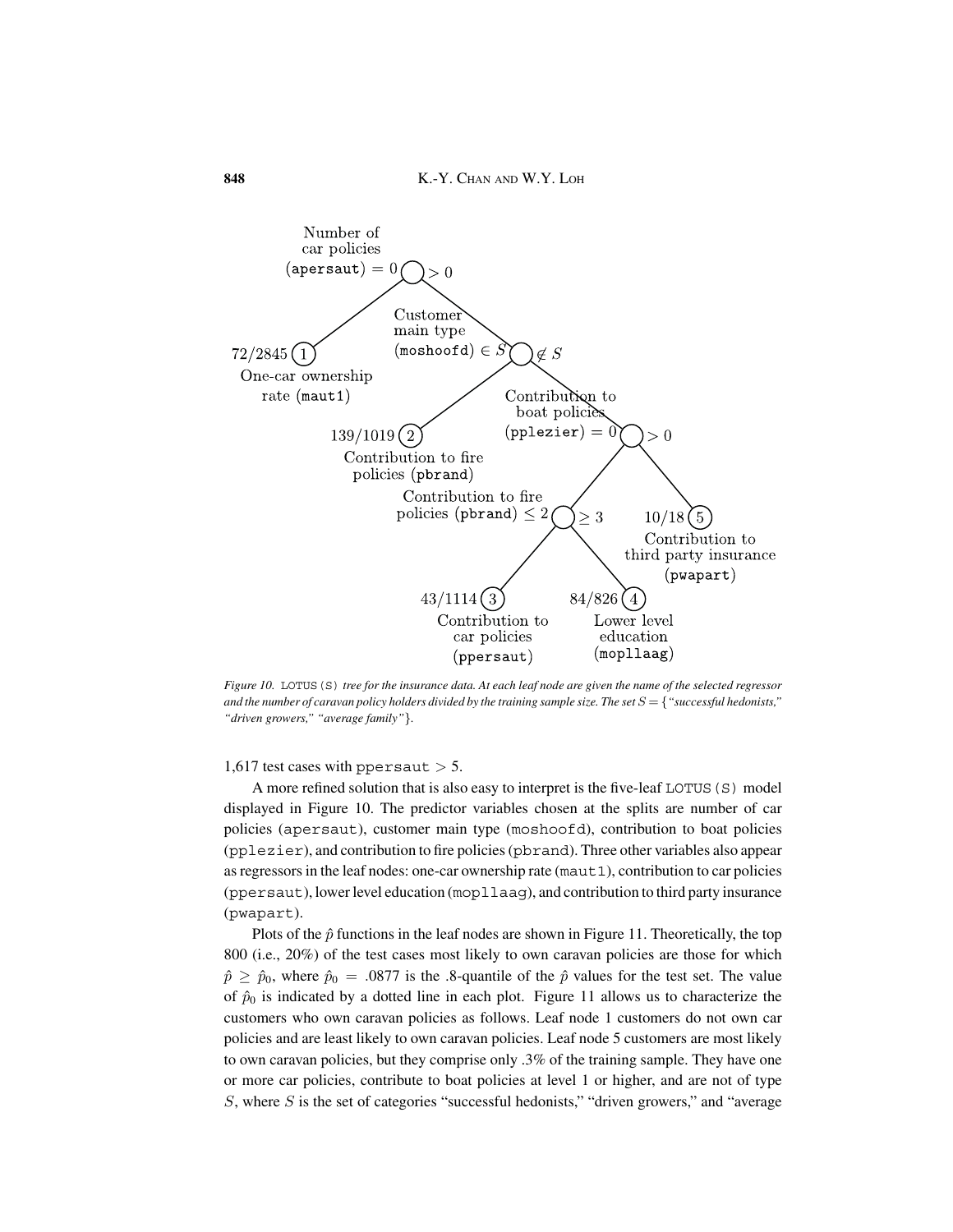

Figure 11. Fitted logistic regression functions in the leaf nodes of the LOTUS (S) tree in Figure 10. The dotted line marks the threshold value for identification of caravan policy owners in the test sample.

family." The most likely places to find caravan policy owners are in leaf nodes 2 and 4, which contain approximately one-sixth and one-seventh, respectively, of the training sample. The customers in node 2 own one or more car policies and belong to type S. Those in node 4 also own one or more car policies, contribute to fire policies at level 3 or higher, but are not of type S and do not contribute to boat policies. Leaf node 3 contains about one-fifth of the training sample, but only 13 customers have  $\hat{p} > \hat{p}_0$  and none has  $\hat{p} = \hat{p}_0$ . These customers own one or more car policies, are not of type  $S$ , do not contribute to boat policies, contribute to fire policies at level 2 or lower, and contribute to car policies at level 7 or higher.

Now we can select the 800 test cases most likely to own caravan policies. First, we include every test case for which  $\hat{p} > \hat{p}_0$ . This nets 0, 415, 9, 284, and 7 cases from leaf nodes  $1-5$ , respectively. The numbers of caravan policy owners among them are 0, 70, 0, 31, and 1, respectively. This yields 715 test customers of which 102 own caravan policies. There are 123 test customers with  $\hat{p} = \hat{p}_0$ , all belonging to leaf node 4 and having lower level education 6. Among them, 12 own caravan policies. Depending on which 85 of the 123 test cases are selected, we can have between 102 and 114 caravan policy owners.

A simple way to break the ties is to apply stepwise logistic regression to the tied observations. That is, we fit a stepwise logistic regression model (using the S-Plus step function and starting with a constant model) to the 166 training cases in leaf node 4 that have  $\hat{p} = \hat{p}_0$ . The estimated probabilities from this model induce an ordering of the 123 tied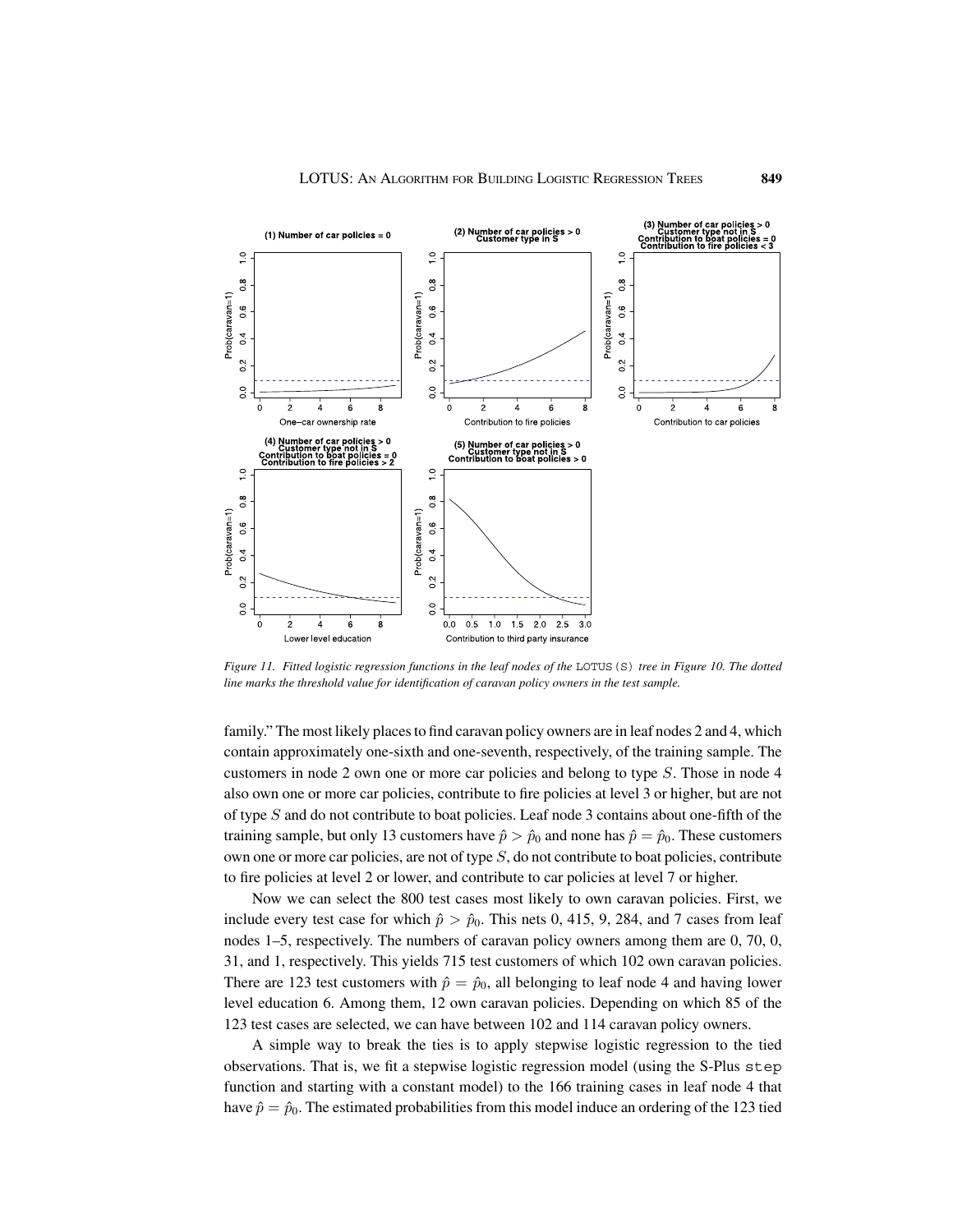test cases. The top 81 cases according to this ordering contain 10 caravan policy owners. The next 5 cases are tied and have 1 caravan policy owner among them. Thus, we select the top 81 test cases and randomly choose 4 from the 5 ties. This yields a total of 112 or 113 caravan policy owners, with probabilities .2 and .8, respectively.

For comparison, stepwise logistic regression applied to the entire training sample of 5,822 cases correctly identifies 110 test cases as caravan policy owners. Thus, it has about the same accuracy as our method. On the other hand, the stepwise logistic model is much harder to interpret because it employs 20 predictor variables. Finally, we note that although our predicted number of 112 or 113 is lower than the 121 found by the naive Bayes method, the difference is not statistically significant because the standard errors of the predictions are approximately equal to 10.

#### 9. CONCLUSION

Linear logistic regression is a well-understood and powerful technique for obtaining probability estimates in binary regression problems. Its main weaknesses are difficulties in model fitting and interpreting the regression coefficients when there are many predictor variables. Classification trees solve this problem by moving the model complexity entirely to the tree structure. But because they yield piecewise-constant estimates of  $p$ , large tree structures are often required to match the prediction accuracy and fine granularity of logistic regression models. Very large trees, however, are also very difficult to comprehend.

Logistic regression trees try to combine the prediction accuracy of logistic models with the interpretability of tree structures. By allowing the model complexity to be shared between a tree structure and a set of logistic regression node models, the user can balance tree structure complexity with node model complexity. For example, if multiple linear logistic regression is employed to model the data in the nodes, the tree may be kept short. If a richer tree structure is desired, simple linear logistic models may be fitted to the nodes. A clear advantage of a simple linear logistic model is that the regression coefficient can be interpreted directly without worry of collinearity and other complications.

Because selection bias can cause a tree structure to suggest incorrect conclusions about the effects of variables, special attention is paid to overcoming this problem in the LOTUS algorithm. Like the GUIDE linear regression tree method, LOTUS does this by separating the task of variable selection from that of split point selection. Unlike GUIDE, however, LOTUS cannot use the patterns of signs of the residuals from a fitted model for variable selection. This is because the signs of the residuals are independent of the fitted model. Instead LOTUS uses a trend-adjusted chi-square test to allow for linear effects in the model. A welcome side-effect of separating variable selection from split point selection is a substantial reduction in computation.

Besides model interpretation, prediction accuracy and computation speed are often equally important in practical applications. The results from the empirical study of real datasets in Section 7 show that LOTUS is on average more accurate than stepwise logistic regression. It is faster than the latter for sample sizes up to around 350 and is not more than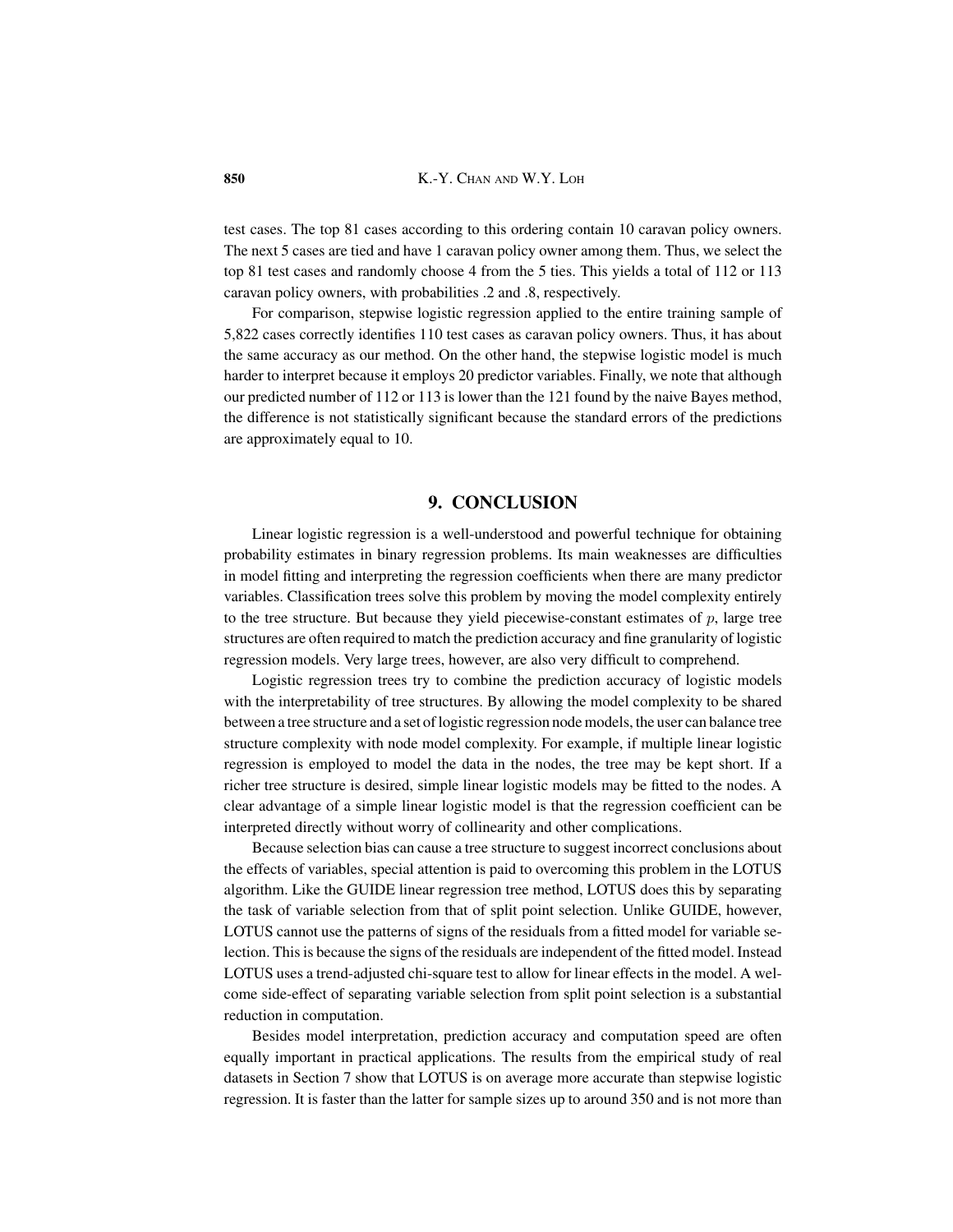30 times slower for sample sizes up to a half million. Thus, it is accurate and sufficiently fast for most practical applications.

Compiled binaries (for Windows, Linux, Sun Solaris, and Digital Unix) and a user manual of the LOTUS computer program may be obtained from http://www.stat.nus.edu. sg/~kinyee/lotus.html.

## **ACKNOWLEDGMENTS**

The authors are indebted to two anonymous referees whose comments and suggestions contributed to many improvements in the manuscript. Chan's work was supported by National University of Singapore grant R-155-000-024-112. Loh's work was partially supported by U.S. Army Research Office grant DAAD19-01-1-0586.

[Received January 2003. Revised September 2003.]

### **REFERENCES**

- Akaike, H. (1974), "A New Look at Statistical Model Identification," IEEE Transactions on Automatic Control, AU-19, 716-722.
	- Allison, P. D. (1999), Logistic Regression Using the SAS System: Theory and Application, Cary, NC: SAS Institute, Inc.
- > Armitage, P. (1955), "Tests for Linear Trends in Proportions and Frequencies," *Biometrics*, 11, 375–386.
	- Blake, C., and Merz, C.J. (2000), "UCI Repository of Machine Learning Databases," Technical Report, Department of Information and Computer Science, University of California, Irvine. Available at http://www.ics.uci.edu/  $\sim$ mlearn/MLRepository.html.
	- Breiman, L., Friedman, J. H., Olshen, R. A., and Stone, C. J. (1984), Classification and Regression Trees, Belmont, CA: Wadsworth.
	- Chaudhuri, P., Huang, M.-C., Loh, W.-Y., and Yao, R. (1994), "Piecewise-Polynomial Regression Trees," Statistica Sinica, 4, 143-167.
	- Chaudhuri, P., Lo, W.-D., Loh, W.-Y., and Yang, C.-C. (1995), "Generalized Regression Trees," Statistica Sinica, 5, 641-666.
	- Clark, L. A., and Pregibon, D. (1992), "Tree-Based Models," in Statistical Models in S, eds. J. M. Chambers and T. J. Hastie, Pacific Grove, CA: Wadsworth, pp. 377-419.
- Cochran, W. G. (1954), "Some Methods of Strengthening the Common  $\chi^2$  Tests," *Biometrics*, 10, 417–451.

Cook, R. D., and Weisberg, S. (1999), Applied Regression Including Computing and Graphics, New York: Wiley.

- Hosmer, D. W., and Lemeshow, S. (1989), Applied Logistic Regression, New York: Wiley.
- Kim, H., and Loh, W.-Y. (2001), "Classification Trees with Unbiased Multiway Splits," Journal of the American Statistical Association, 96, 598-604.
- Le, C. T. (1998), Applied Categorical Data Analysis, New York: Wiley.
- Lim, T.-S., Loh, W.-Y., and Shih, Y.-S. (2000), "A Comparison of Prediction Accuracy, Complexity, and Training Time of Thirty-Three Old and New Classification Algorithms," Machine Learning, 40, 203-228.
	- Loh, W.-Y. (2002), "Regression Trees with Unbiased Variable Selection and Interaction Detection," Statistica Sinica, 12, 361-386.
	- Loh, W.-Y., and Shih, Y.-S. (1997), "Split Selection Methods for Classification Trees," Statistica Sinica, 7, 815– 840.

McCullagh, P., and Nelder, J. A. (1989), *Generalized Linear Models* (2nd ed.), London: Chapman & Hall.

Miller, R. G., Jr. (1981), Simultaneous Statistical Inference (2nd ed.), New York: Springer.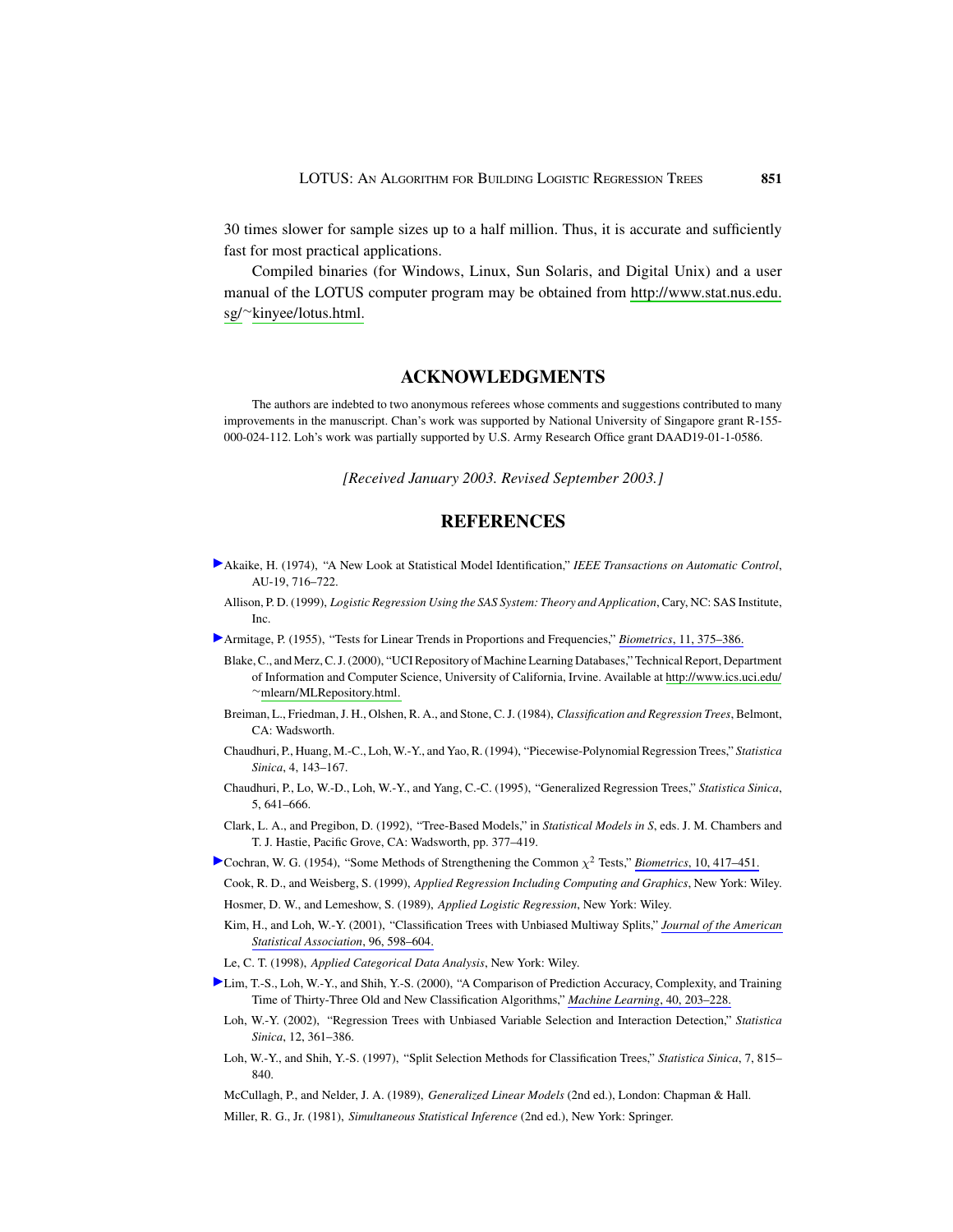- Perlich, C., Provost, F., and Simonoff, J. (2003), "Tree Induction vs. Logistic Regression: A Learning-Curve Analysis," Journal of Machine Learning Research, 4, 211-255.
	- van der Putten, P., de Ruiter, M., and van Someren, M. (2000), "CoIL Challenge 2000 Tasks and Results: Predicting and Explaining Caravan Policy Ownership," CoIL Challenge 2000: The Insurance Company Case, eds. P. van der Putten and M. van Someren, Amsterdam: Sentient Machine Research. Also a Leiden Institute of Advanced Computer Science Technical Report 2000-09, June 22, 2000.
	- Quinlan, J. R. (1992), "Learning with Continuous Classes," in Proceedings of AI'92 Australian National Conference on Artificial Intelligence, Singapore: World Scientific, pp. 343-348.
- Schafgans, M. M. A. (1998), "Ethnic Wage Differences in Malaysia: Parametric and Semiparametric Estimation of the Chinese-Malay Wage Gap," Journal of Applied Econometrics, 13, 481-504.
	- Steinberg, D., and Cardell, N. S. (1998), "The Hybrid CART-Logit Model in Classification and Data Mining," Eighth Annual Advanced Research Techniques Forum, American Marketing Association, Keystone, CO.
	- Venables, W. N., and Ripley, B. D. (1999), Modern Applied Statistics with S-Plus (3rd ed.), New York: Springer.
	- Weiss, S. M., and Indurkhya, N. (1995), "Rule-Based Machine Learning Methods for Functional Prediction," Journal of Artificial Intelligence Research, 3, 383-403.